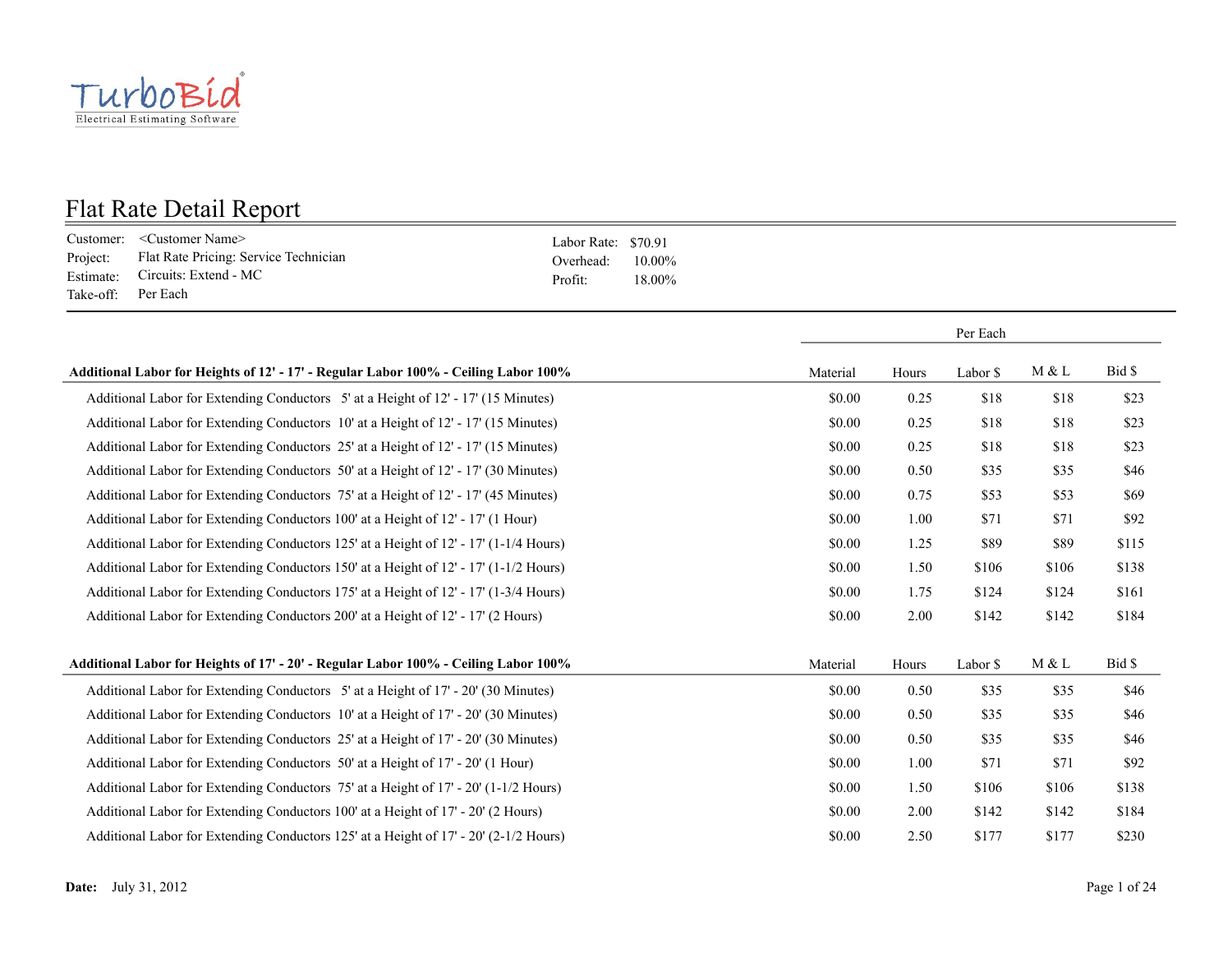|                    | Customer: <customer name=""></customer>        | Labor Rate: \$70.91 |        |
|--------------------|------------------------------------------------|---------------------|--------|
|                    | Project: Flat Rate Pricing: Service Technician | Overhead: $10.00\%$ |        |
|                    | Estimate: Circuits: Extend - MC                | Profit:             | 18.00% |
| Take-off: Per Each |                                                |                     |        |

|                                                                                       |           | Per Each |          |        |        |
|---------------------------------------------------------------------------------------|-----------|----------|----------|--------|--------|
| Additional Labor for Heights of 17' - 20' - Regular Labor 100% - Ceiling Labor 100%   | Material  | Hours    | Labor \$ | M & L  | Bid \$ |
| Additional Labor for Extending Conductors 150' at a Height of 17' - 20' (3 Hours)     | \$0.00    | 3.00     | \$213    | \$213  | \$276  |
| Additional Labor for Extending Conductors 175' at a Height of 17' - 20' (3-1/2 Hours) | \$0.00    | 3.50     | \$248    | \$248  | \$322  |
| Additional Labor for Extending Conductors 200' at a Height of 17' - 20' (4 Hours)     | \$0.00    | 4.00     | \$284    | \$284  | \$368  |
| MC 3/3: Open Access - Regular Labor 100% - Ceiling Labor 100%                         | Material  | Hours    | Labor \$ | M & L  | Bid \$ |
| Extend $3/3$ MC: Open Access - 5' (1-1/2 Hours)                                       | \$128.77  | 1.50     | \$106    | \$235  | \$305  |
| Extend 3/3 MC: Open Access - 10' (1-3/4 Hours)                                        | \$162.78  | 1.75     | \$124    | \$287  | \$372  |
| Extend $3/3$ MC: Open Access - $25'$ (2-1/2 Hours)                                    | \$265.40  | 2.50     | \$177    | \$443  | \$575  |
| Extend 3/3 MC: Open Access - 50' (4 Hours)                                            | \$436.03  | 4.00     | \$284    | \$720  | \$934  |
| Extend 3/3 MC: Open Access - 75' (5-1/2 Hours)                                        | \$606.96  | 5.50     | \$390    | \$997  | \$1294 |
| Extend 3/3 MC: Open Access - 100' (6-3/4 Hours)                                       | \$777.60  | 6.75     | \$479    | \$1256 | \$1631 |
| Extend 3/3 MC: Open Access - 125' (8-1/4 Hours)                                       | \$948.53  | 8.25     | \$585    | \$1534 | \$1991 |
| Extend 3/3 MC: Open Access - 150' (9-3/4 Hours)                                       | \$1119.16 | 9.75     | \$691    | \$1811 | \$2350 |
| Extend 3/3 MC: Open Access - 175' (11 Hours)                                          | \$1290.09 | 11.00    | \$780    | \$2070 | \$2687 |
| Extend 3/3 MC: Open Access - 200' (12-1/2 Hours)                                      | \$1460.73 | 12.50    | \$886    | \$2347 | \$3047 |
| MC 3/3: Limited Access (Drill 0 plates) - Regular Labor 100% - Ceiling Labor 100%     | Material  | Hours    | Labor \$ | M & L  | Bid \$ |
| Extend 3/3 MC: Limited Access, 0 Plates - 5' (2 Hours)                                | \$128.77  | 2.00     | \$142    | \$271  | \$351  |
| Extend 3/3 MC: Limited Access, 0 Plates - 10' (2-1/4 Hours)                           | \$162.78  | 2.25     | \$160    | \$322  | \$418  |
| Extend 3/3 MC: Limited Access, 0 Plates - 25' (3 Hours)                               | \$265.40  | 3.00     | \$213    | \$478  | \$621  |
| Extend 3/3 MC: Limited Access, 0 Plates - 50' (4-3/4 Hours)                           | \$436.03  | 4.75     | \$337    | \$773  | \$1003 |
| Extend 3/3 MC: Limited Access, 0 Plates - 75' (6-3/4 Hours)                           | \$606.96  | 6.75     | \$479    | \$1086 | \$1409 |
| Extend 3/3 MC: Limited Access, 0 Plates - 100' (8-1/4 Hours)                          | \$777.60  | 8.25     | \$585    | \$1363 | \$1769 |

Extend 3/3 MC: Limited Access, 0 Plates - 125' (10 Hours) \$948.53 10.00 \$709 \$1658 \$2152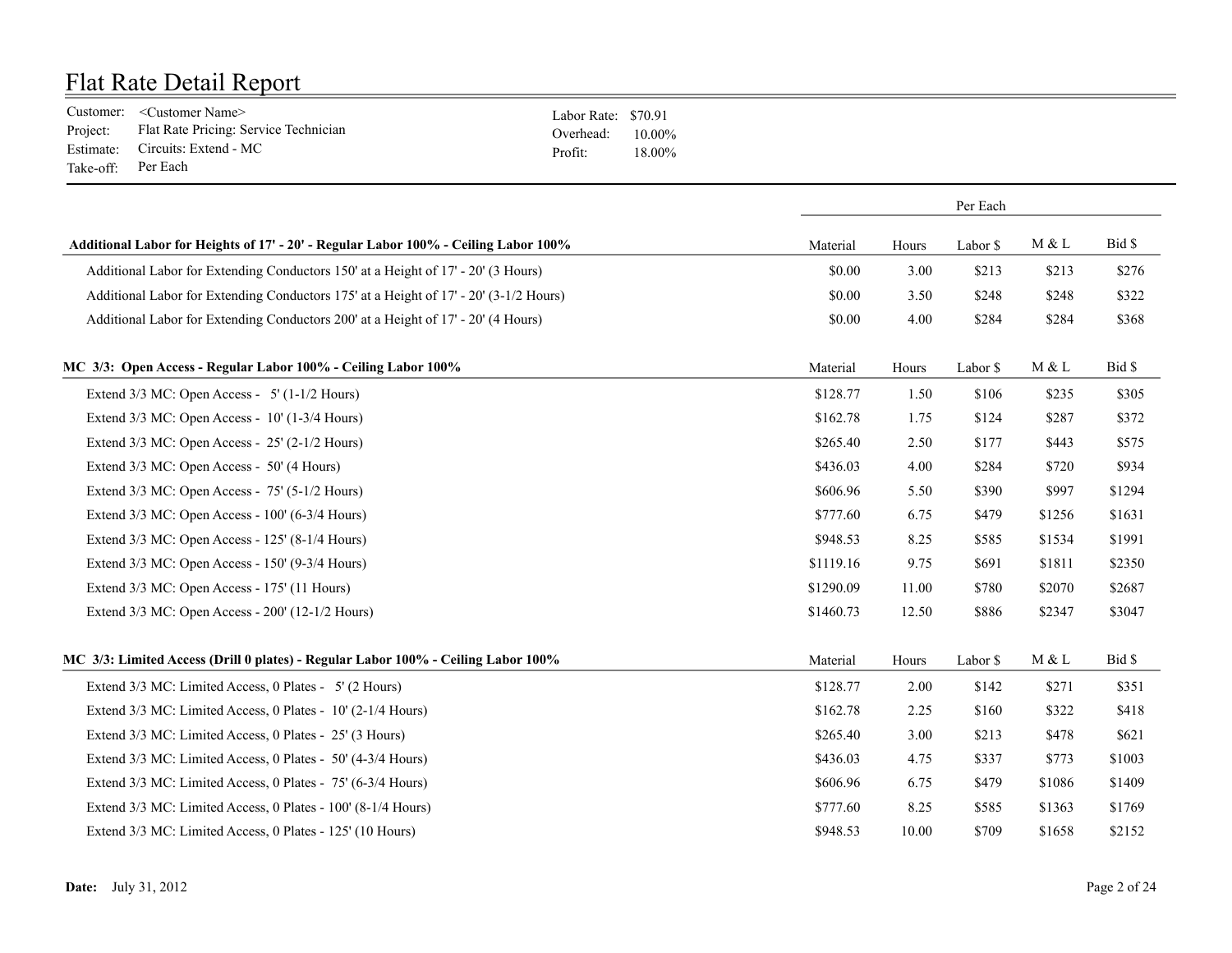|                    | Customer: <customer name=""></customer>        | Labor Rate: \$70.91 |        |
|--------------------|------------------------------------------------|---------------------|--------|
|                    | Project: Flat Rate Pricing: Service Technician | Overhead: $10.00\%$ |        |
|                    | Estimate: Circuits: Extend - MC                | Profit:             | 18.00% |
| Take-off: Per Each |                                                |                     |        |

|                                                                                                 |           | Per Each |          |        |        |
|-------------------------------------------------------------------------------------------------|-----------|----------|----------|--------|--------|
| MC 3/3: Limited Access (Drill 0 plates) - Regular Labor 100% - Ceiling Labor 100%               | Material  | Hours    | Labor \$ | M & L  | Bid \$ |
| Extend 3/3 MC: Limited Access, 0 Plates - 150' (11-1/2 Hours)                                   | \$1119.16 | 11.50    | \$815    | \$1935 | \$2511 |
| Extend 3/3 MC: Limited Access, 0 Plates - 175' (13-1/4 Hours)                                   | \$1290.09 | 13.25    | \$940    | \$2230 | \$2894 |
| Extend 3/3 MC: Limited Access, 0 Plates - 200' (15 Hours)                                       | \$1460.73 | 15.00    | \$1064   | \$2524 | \$3277 |
| MC 3/3: Limited Access (Drill 1 top or bottom plate) - Regular Labor 100% - Ceiling Labor 100%  | Material  | Hours    | Labor \$ | M & L  | Bid \$ |
| Extend 3/3 MC: Limited Access, 1 Plate - 5' (2-1/2 Hours)                                       | \$128.77  | 2.50     | \$177    | \$306  | \$397  |
| Extend 3/3 MC: Limited Access, 1 Plate - 10' (2-3/4 Hours)                                      | \$162.78  | 2.75     | \$195    | \$358  | \$464  |
| Extend 3/3 MC: Limited Access, 1 Plate - 25' (3-1/2 Hours)                                      | \$265.40  | 3.50     | \$248    | \$514  | \$667  |
| Extend 3/3 MC: Limited Access, 1 Plate - 50' (5-1/4 Hours)                                      | \$436.03  | 5.25     | \$372    | \$808  | \$1049 |
| Extend 3/3 MC: Limited Access, 1 Plate - 75' (7-1/4 Hours)                                      | \$606.96  | 7.25     | \$514    | \$1121 | \$1455 |
| Extend 3/3 MC: Limited Access, 1 Plate - 100' (8-3/4 Hours)                                     | \$777.60  | 8.75     | \$620    | \$1398 | \$1815 |
| Extend 3/3 MC: Limited Access, 1 Plate - 125' (10-1/2 Hours)                                    | \$948.53  | 10.50    | \$745    | \$1693 | \$2198 |
| Extend 3/3 MC: Limited Access, 1 Plate - 150' (12 Hours)                                        | \$1119.16 | 12.00    | \$851    | \$1970 | \$2557 |
| Extend 3/3 MC: Limited Access, 1 Plate - 175' (13-3/4 Hours)                                    | \$1290.09 | 13.75    | \$975    | \$2265 | \$2940 |
| Extend 3/3 MC: Limited Access, 1 Plate - 200' (15-1/2 Hours)                                    | \$1460.73 | 15.50    | \$1099   | \$2560 | \$3323 |
| MC 3/3: Limited Access (Drill 2 top or bottom plates) - Regular Labor 100% - Ceiling Labor 100% | Material  | Hours    | Labor \$ | M & L  | Bid \$ |
| Extend 3/3 MC: Limited Access, 2 Plates - 10' (3-1/4 Hours)                                     | \$162.78  | 3.25     | \$230    | \$393  | \$510  |
| Extend 3/3 MC: Limited Access, 2 Plates - 25' (4 Hours)                                         | \$265.40  | 4.00     | \$284    | \$549  | \$713  |
| Extend 3/3 MC: Limited Access, 2 Plates - 50' (5-3/4 Hours)                                     | \$436.03  | 5.75     | \$408    | \$844  | \$1095 |
| Extend 3/3 MC: Limited Access, 2 Plates - 75' (7-3/4 Hours)                                     | \$606.96  | 7.75     | \$550    | \$1157 | \$1501 |
| Extend 3/3 MC: Limited Access, 2 Plates - 100' (9-1/4 Hours)                                    | \$777.60  | 9.25     | \$656    | \$1434 | \$1861 |
| Extend 3/3 MC: Limited Access, 2 Plates - 125' (11 Hours)                                       | \$948.53  | 11.00    | \$780    | \$1729 | \$2244 |
| Extend 3/3 MC: Limited Access, 2 Plates - 150' (12-1/2 Hours)                                   | \$1119.16 | 12.50    | \$886    | \$2006 | \$2603 |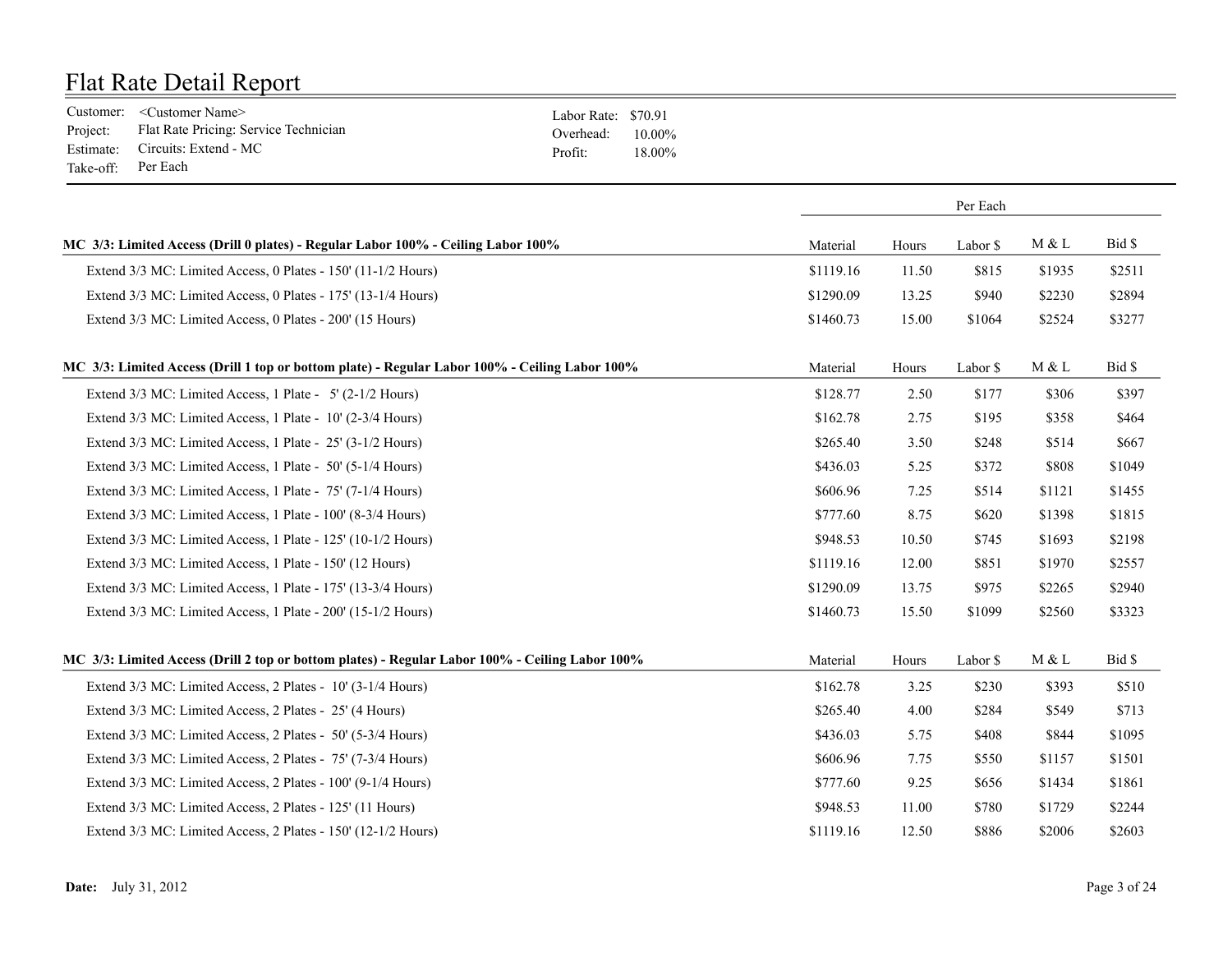|                    | Customer: <customer name=""></customer>        | Labor Rate: \$70.91 |        |
|--------------------|------------------------------------------------|---------------------|--------|
|                    | Project: Flat Rate Pricing: Service Technician | Overhead: $10.00\%$ |        |
|                    | Estimate: Circuits: Extend - MC                | Profit:             | 18.00% |
| Take-off: Per Each |                                                |                     |        |

|                                                                                                 |           | Per Each |          |                |        |
|-------------------------------------------------------------------------------------------------|-----------|----------|----------|----------------|--------|
| MC 3/3: Limited Access (Drill 2 top or bottom plates) - Regular Labor 100% - Ceiling Labor 100% | Material  | Hours    | Labor \$ | M & L          | Bid \$ |
| Extend 3/3 MC: Limited Access, 2 Plates - 175' (14-1/4 Hours)                                   | \$1290.09 | 14.25    | \$1010   | \$2301         | \$2986 |
| Extend 3/3 MC: Limited Access, 2 Plates - 200' (16 Hours)                                       | \$1460.73 | 16.00    | \$1135   | \$2595         | \$3369 |
| MC 4/3: Open Access - Regular Labor 100% - Ceiling Labor 100%                                   | Material  | Hours    | Labor \$ | M & L          | Bid \$ |
| Extend $4/3$ MC: Open Access - 5' (1-1/4 Hours)                                                 | \$117.69  | 1.25     | \$89     | \$206          | \$268  |
| Extend 4/3 MC: Open Access - 10' (1-1/2 Hours)                                                  | \$146.15  | 1.50     | \$106    | \$253          | \$328  |
| Extend $4/3$ MC: Open Access - $25'$ (2-1/4 Hours)                                              | \$232.14  | 2.25     | \$160    | \$392          | \$508  |
| Extend 4/3 MC: Open Access - 50' (3-1/2 Hours)                                                  | \$375.06  | 3.50     | \$248    | \$623          | \$809  |
| Extend 4/3 MC: Open Access - 75' (4-1/2 Hours)                                                  | \$518.28  | 4.50     | \$319    | \$837          | \$1087 |
| Extend 4/3 MC: Open Access - 100' (5-3/4 Hours)                                                 | \$661.20  | 5.75     | \$408    | \$1069         | \$1387 |
| Extend 4/3 MC: Open Access - 125' (7 Hours)                                                     | \$804.42  | 7.00     | \$496    | \$1301         | \$1688 |
| Extend 4/3 MC: Open Access - 150' (8 Hours)                                                     | \$947.34  | 8.00     | \$567    | \$1515         | \$1966 |
| Extend 4/3 MC: Open Access - 175' (9-1/4 Hours)                                                 | \$1090.56 | 9.25     | \$656    | \$1746         | \$2267 |
| Extend 4/3 MC: Open Access - 200' (10-1/2 Hours)                                                | \$1233.48 | 10.50    | \$745    | \$1978         | \$2567 |
| MC 4/3: Limited Access (Drill 0 plates) - Regular Labor 100% - Ceiling Labor 100%               | Material  | Hours    | Labor \$ | $M \, \& \,$ L | Bid \$ |
| Extend 4/3 MC: Limited Access, 0 Plates - 5' (1-3/4 Hours)                                      | \$117.69  | 1.75     | \$124    | \$242          | \$314  |
| Extend 4/3 MC: Limited Access, 0 Plates - 10' (2 Hours)                                         | \$146.15  | 2.00     | \$142    | \$288          | \$374  |
| Extend 4/3 MC: Limited Access, 0 Plates - 25' (2-3/4 Hours)                                     | \$232.14  | 2.75     | \$195    | \$427          | \$554  |
| Extend 4/3 MC: Limited Access, 0 Plates - 50' (4 Hours)                                         | \$375.06  | 4.00     | \$284    | \$659          | \$855  |
| Extend 4/3 MC: Limited Access, 0 Plates - 75' (5-1/2 Hours)                                     | \$518.28  | 5.50     | \$390    | \$908          | \$1179 |
| Extend 4/3 MC: Limited Access, 0 Plates - 100' (7 Hours)                                        | \$661.20  | 7.00     | \$496    | \$1158         | \$1503 |
| Extend 4/3 MC: Limited Access, 0 Plates - 125' (8-1/4 Hours)                                    | \$804.42  | 8.25     | \$585    | \$1389         | \$1803 |
| Extend 4/3 MC: Limited Access, 0 Plates - 150' (9-3/4 Hours)                                    | \$947.34  | 9.75     | \$691    | \$1639         | \$2127 |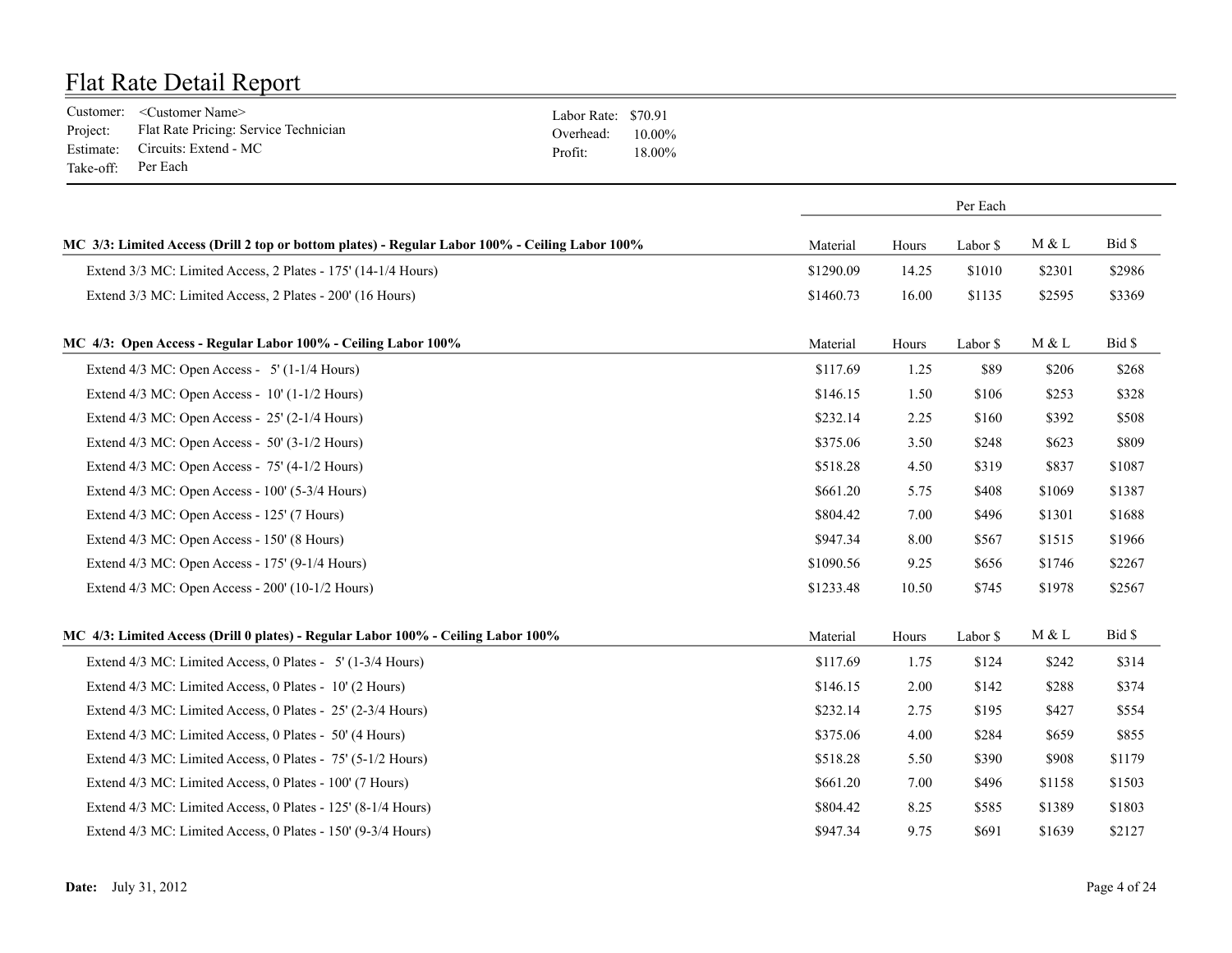|                    | Customer: <customer name=""></customer>        | Labor Rate: \$70.91 |        |
|--------------------|------------------------------------------------|---------------------|--------|
|                    | Project: Flat Rate Pricing: Service Technician | Overhead: $10.00\%$ |        |
|                    | Estimate: Circuits: Extend - MC                | Profit:             | 18.00% |
| Take-off: Per Each |                                                |                     |        |

|                                                                                                 |           |       | Per Each |        |        |
|-------------------------------------------------------------------------------------------------|-----------|-------|----------|--------|--------|
| MC 4/3: Limited Access (Drill 0 plates) - Regular Labor 100% - Ceiling Labor 100%               | Material  | Hours | Labor \$ | M & L  | Bid \$ |
| Extend 4/3 MC: Limited Access, 0 Plates - 175' (11 Hours)                                       | \$1090.56 | 11.00 | \$780    | \$1871 | \$2428 |
| Extend 4/3 MC: Limited Access, 0 Plates - 200' (12-1/2 Hours)                                   | \$1233.48 | 12.50 | \$886    | \$2120 | \$2752 |
| MC 4/3: Limited Access (Drill 1 top or bottom plate) - Regular Labor 100% - Ceiling Labor 100%  | Material  | Hours | Labor \$ | M & L  | Bid \$ |
| Extend 4/3 MC: Limited Access, 1 Plate - 5' (2-1/4 Hours)                                       | \$117.69  | 2.25  | \$160    | \$277  | \$360  |
| Extend 4/3 MC: Limited Access, 1 Plate - 10' (2-1/2 Hours)                                      | \$146.15  | 2.50  | \$177    | \$323  | \$420  |
| Extend 4/3 MC: Limited Access, 1 Plate - 25' (3-1/4 Hours)                                      | \$232.14  | 3.25  | \$230    | \$463  | \$600  |
| Extend 4/3 MC: Limited Access, 1 Plate - 50' (4-1/2 Hours)                                      | \$375.06  | 4.50  | \$319    | \$694  | \$901  |
| Extend 4/3 MC: Limited Access, 1 Plate - 75' (6 Hours)                                          | \$518.28  | 6.00  | \$425    | \$944  | \$1225 |
| Extend 4/3 MC: Limited Access, 1 Plate - 100' (7-1/2 Hours)                                     | \$661.20  | 7.50  | \$532    | \$1193 | \$1549 |
| Extend 4/3 MC: Limited Access, 1 Plate - 125' (8-3/4 Hours)                                     | \$804.42  | 8.75  | \$620    | \$1425 | \$1849 |
| Extend 4/3 MC: Limited Access, 1 Plate - 150' (10-1/4 Hours)                                    | \$947.34  | 10.25 | \$727    | \$1674 | \$2173 |
| Extend 4/3 MC: Limited Access, 1 Plate - 175' (11-1/2 Hours)                                    | \$1090.56 | 11.50 | \$815    | \$1906 | \$2474 |
| Extend 4/3 MC: Limited Access, 1 Plate - 200' (13 Hours)                                        | \$1233.48 | 13.00 | \$922    | \$2155 | \$2798 |
| MC 4/3: Limited Access (Drill 2 top or bottom plates) - Regular Labor 100% - Ceiling Labor 100% | Material  | Hours | Labor \$ | M & L  | Bid \$ |
| Extend 4/3 MC: Limited Access, 2 Plates - 10' (3 Hours)                                         | \$146.15  | 3.00  | \$213    | \$359  | \$466  |
| Extend 4/3 MC: Limited Access, 2 Plates - 25' (3-3/4 Hours)                                     | \$232.14  | 3.75  | \$266    | \$498  | \$646  |
| Extend 4/3 MC: Limited Access, 2 Plates - 50' (5 Hours)                                         | \$375.06  | 5.00  | \$355    | \$730  | \$947  |
| Extend 4/3 MC: Limited Access, 2 Plates - 75' (6-1/2 Hours)                                     | \$518.28  | 6.50  | \$461    | \$979  | \$1271 |
| Extend 4/3 MC: Limited Access, 2 Plates - 100' (8 Hours)                                        | \$661.20  | 8.00  | \$567    | \$1228 | \$1595 |
| Extend 4/3 MC: Limited Access, 2 Plates - 125' (9-1/4 Hours)                                    | \$804.42  | 9.25  | \$656    | \$1460 | \$1896 |
| Extend 4/3 MC: Limited Access, 2 Plates - 150' (10-3/4 Hours)                                   | \$947.34  | 10.75 | \$762    | \$1710 | \$2219 |
| Extend 4/3 MC: Limited Access, 2 Plates - 175' (12 Hours)                                       | \$1090.56 | 12.00 | \$851    | \$1941 | \$2520 |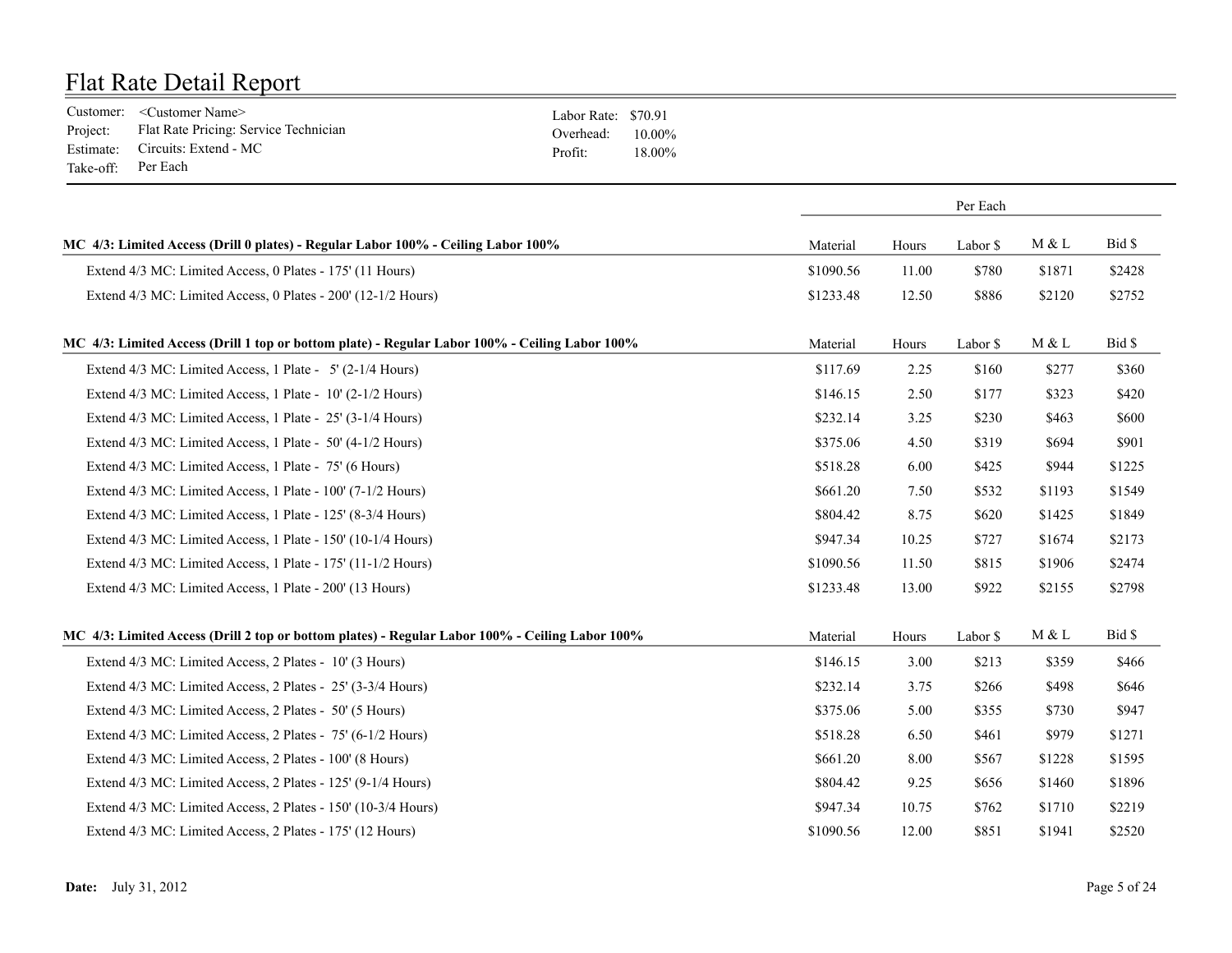|                    | Customer: <customer name=""></customer>        | Labor Rate: \$70.91 |        |
|--------------------|------------------------------------------------|---------------------|--------|
|                    | Project: Flat Rate Pricing: Service Technician | Overhead: $10.00\%$ |        |
|                    | Estimate: Circuits: Extend - MC                | Profit:             | 18.00% |
| Take-off: Per Each |                                                |                     |        |

|                                                                                                 |           |       | Per Each |        |        |
|-------------------------------------------------------------------------------------------------|-----------|-------|----------|--------|--------|
| MC 4/3: Limited Access (Drill 2 top or bottom plates) - Regular Labor 100% - Ceiling Labor 100% | Material  | Hours | Labor \$ | M & L  | Bid \$ |
| Extend 4/3 MC: Limited Access, 2 Plates - 200' (13-1/2 Hours)                                   | \$1233.48 | 13.50 | \$957    | \$2191 | \$2844 |
| MC 6/3: Open Access - Regular Labor 100% - Ceiling Labor 100%                                   | Material  | Hours | Labor \$ | M & L  | Bid \$ |
| Extend $6/3$ MC: Open Access - 5' ( $1/2$ Hour)                                                 | \$45.28   | 0.50  | \$35     | \$81   | \$105  |
| Extend 6/3 MC: Open Access - 10' (3/4 Hour)                                                     | \$65.01   | 0.75  | \$53     | \$118  | \$153  |
| Extend 6/3 MC: Open Access - 25 (1-1/4 Hours)                                                   | \$124.54  | 1.25  | \$89     | \$213  | \$277  |
| Extend 6/3 MC: Open Access - 50' (2-1/4 Hours)                                                  | \$223.53  | 2.25  | \$160    | \$383  | \$497  |
| Extend 6/3 MC: Open Access - 75' (3-1/4 Hours)                                                  | \$322.69  | 3.25  | \$230    | \$553  | \$718  |
| Extend 6/3 MC: Open Access - 100' (4 Hours)                                                     | \$421.68  | 4.00  | \$284    | \$705  | \$915  |
| Extend 6/3 MC: Open Access - 125' (5 Hours)                                                     | \$520.84  | 5.00  | \$355    | \$875  | \$1136 |
| Extend $6/3$ MC: Open Access - $150'$ (5-3/4 Hours)                                             | \$619.82  | 5.75  | \$408    | \$1028 | \$1334 |
| Extend 6/3 MC: Open Access - 175' (6-3/4 Hours)                                                 | \$718.98  | 6.75  | \$479    | \$1198 | \$1555 |
| Extend 6/3 MC: Open Access - 200' (7-3/4 Hours)                                                 | \$817.97  | 7.75  | \$550    | \$1368 | \$1775 |
| MC 6/3: Limited Access (Drill 0 plates) - Regular Labor 100% - Ceiling Labor 100%               | Material  | Hours | Labor \$ | M & L  | Bid \$ |
| Extend 6/3 MC: Limited Access, 0 Plates - 5' (1 Hour)                                           | \$45.28   | 1.00  | \$71     | \$116  | \$151  |
| Extend 6/3 MC: Limited Access, 0 Plates - 10' (1-1/4 Hour)                                      | \$65.01   | 1.25  | \$89     | \$154  | \$199  |
| Extend 6/3 MC: Limited Access, 0 Plates - 25' (1-3/4 Hours)                                     | \$124.54  | 1.75  | \$124    | \$249  | \$323  |
| Extend 6/3 MC: Limited Access, 0 Plates - 50' (2-3/4 Hours)                                     | \$223.53  | 2.75  | \$195    | \$419  | \$543  |
| Extend 6/3 MC: Limited Access, 0 Plates - 75' (3-3/4 Hours)                                     | \$322.69  | 3.75  | \$266    | \$589  | \$764  |
| Extend 6/3 MC: Limited Access, 0 Plates - 100' (4-3/4 Hours)                                    | \$421.68  | 4.75  | \$337    | \$758  | \$985  |
| Extend 6/3 MC: Limited Access, 0 Plates - 125' (6 Hours)                                        | \$520.84  | 6.00  | \$425    | \$946  | \$1228 |
| Extend 6/3 MC: Limited Access, 0 Plates - 150' (7 Hours)                                        | \$619.82  | 7.00  | \$496    | \$1116 | \$1449 |
| Extend 6/3 MC: Limited Access, 0 Plates - 175' (8-1/4 Hours)                                    | \$718.98  | 8.25  | \$585    | \$1304 | \$1693 |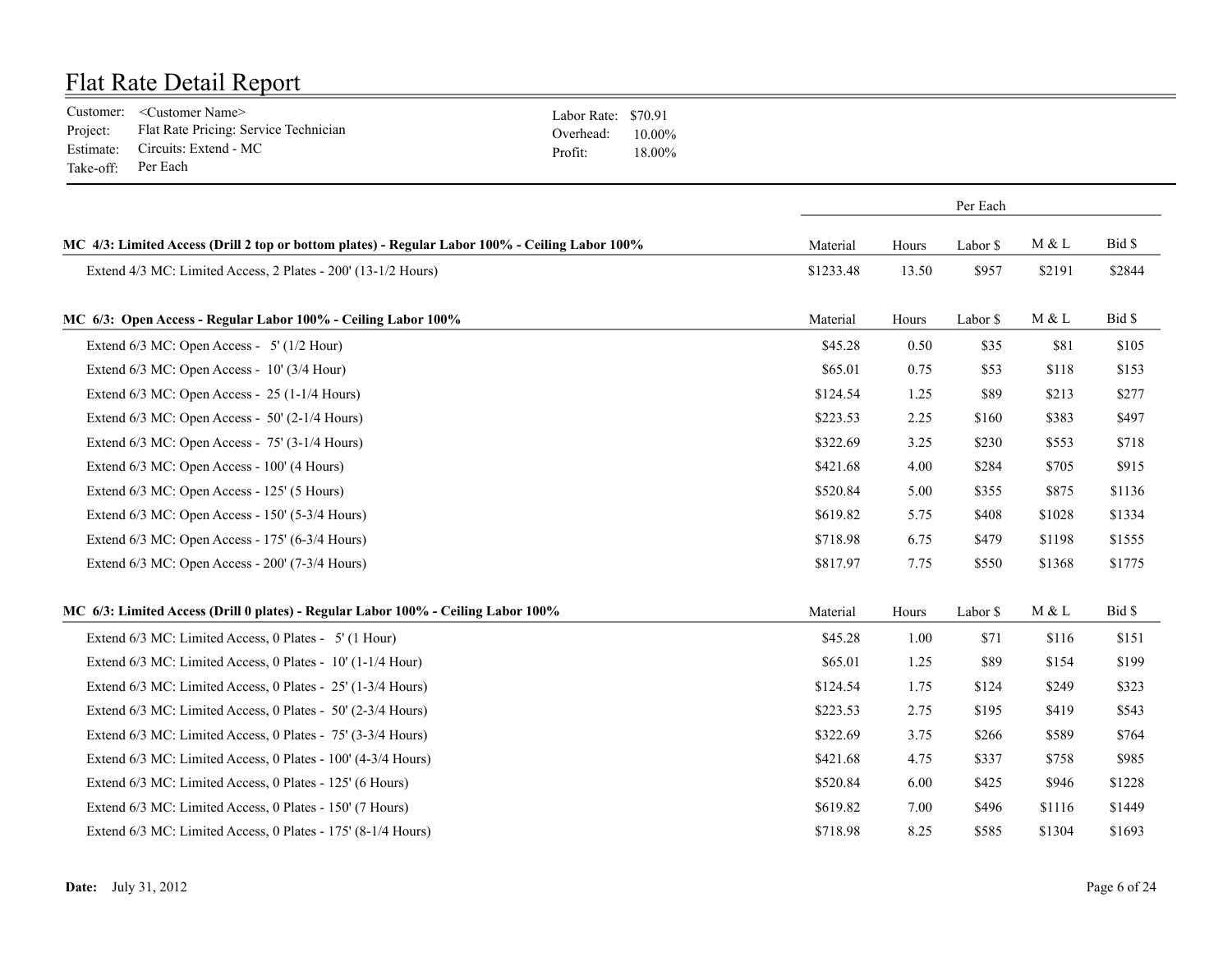|                    | Customer: <customer name=""></customer>        | Labor Rate: \$70.91 |        |
|--------------------|------------------------------------------------|---------------------|--------|
|                    | Project: Flat Rate Pricing: Service Technician | Overhead: $10.00\%$ |        |
|                    | Estimate: Circuits: Extend - MC                | Profit:             | 18.00% |
| Take-off: Per Each |                                                |                     |        |

|                                                                                                 | Per Each |       |          |        |        |
|-------------------------------------------------------------------------------------------------|----------|-------|----------|--------|--------|
| MC 6/3: Limited Access (Drill 0 plates) - Regular Labor 100% - Ceiling Labor 100%               | Material | Hours | Labor \$ | M & L  | Bid \$ |
| Extend 6/3 MC: Limited Access, 0 Plates - 200' (9-1/4 Hours)                                    | \$817.97 | 9.25  | \$656    | \$1474 | \$1913 |
| MC 6/3: Limited Access (Drill 1 top or bottom plate) - Regular Labor 100% - Ceiling Labor 100%  | Material | Hours | Labor \$ | M & L  | Bid \$ |
| Extend 6/3 MC: Limited Access, 1 Plate - 5' (1-1/2 Hour)                                        | \$45.28  | 1.50  | \$106    | \$152  | \$197  |
| Extend 6/3 MC: Limited Access, 1 Plate - 10' (1-3/4 Hour)                                       | \$65.01  | 1.75  | \$124    | \$189  | \$245  |
| Extend 6/3 MC: Limited Access, 1 Plate - 25' (2-1/4 Hours)                                      | \$124.54 | 2.25  | \$160    | \$284  | \$369  |
| Extend 6/3 MC: Limited Access, 1 Plate - 50' (3-1/4 Hours)                                      | \$223.53 | 3.25  | \$230    | \$454  | \$589  |
| Extend 6/3 MC: Limited Access, 1 Plate - 75' (4-1/4 Hours)                                      | \$322.69 | 4.25  | \$301    | \$624  | \$810  |
| Extend 6/3 MC: Limited Access, 1 Plate - 100' (5-1/4 Hours)                                     | \$421.68 | 5.25  | \$372    | \$794  | \$1031 |
| Extend 6/3 MC: Limited Access, 1 Plate - 125' (6-1/2 Hours)                                     | \$520.84 | 6.50  | \$461    | \$982  | \$1274 |
| Extend 6/3 MC: Limited Access, 1 Plate - 150' (7-1/2 Hours)                                     | \$619.82 | 7.50  | \$532    | \$1152 | \$1495 |
| Extend 6/3 MC: Limited Access, 1 Plate - 175' (8-3/4 Hours)                                     | \$718.98 | 8.75  | \$620    | \$1339 | \$1739 |
| Extend 6/3 MC: Limited Access, 1 Plate - 200' (9-3/4 Hours)                                     | \$817.97 | 9.75  | \$691    | \$1509 | \$1959 |
| MC 6/3: Limited Access (Drill 2 top or bottom plates) - Regular Labor 100% - Ceiling Labor 100% | Material | Hours | Labor \$ | M & L  | Bid \$ |
| Extend 6/3 MC: Limited Access, 2 Plates - 10' (2-1/4 Hour)                                      | \$65.01  | 2.25  | \$160    | \$225  | \$291  |
| Extend 6/3 MC: Limited Access, 2 Plates - 25' (2-3/4 Hours)                                     | \$124.54 | 2.75  | \$195    | \$320  | \$415  |
| Extend 6/3 MC: Limited Access, 2 Plates - 50' (3-3/4 Hours)                                     | \$223.53 | 3.75  | \$266    | \$489  | \$635  |
| Extend 6/3 MC: Limited Access, 2 Plates - 75' (4-3/4 Hours)                                     | \$322.69 | 4.75  | \$337    | \$660  | \$856  |
| Extend 6/3 MC: Limited Access, 2 Plates - 100' (5-3/4 Hours)                                    | \$421.68 | 5.75  | \$408    | \$829  | \$1077 |
| Extend 6/3 MC: Limited Access, 2 Plates - 125' (7 Hours)                                        | \$520.84 | 7.00  | \$496    | \$1017 | \$1320 |
| Extend 6/3 MC: Limited Access, 2 Plates - 150' (8 Hours)                                        | \$619.82 | 8.00  | \$567    | \$1187 | \$1541 |
| Extend 6/3 MC: Limited Access, 2 Plates - 175' (9-1/4 Hours)                                    | \$718.98 | 9.25  | \$656    | \$1375 | \$1785 |
| Extend 6/3 MC: Limited Access, 2 Plates - 200' (10-1/4 Hours)                                   | \$817.97 | 10.25 | \$727    | \$1545 | \$2005 |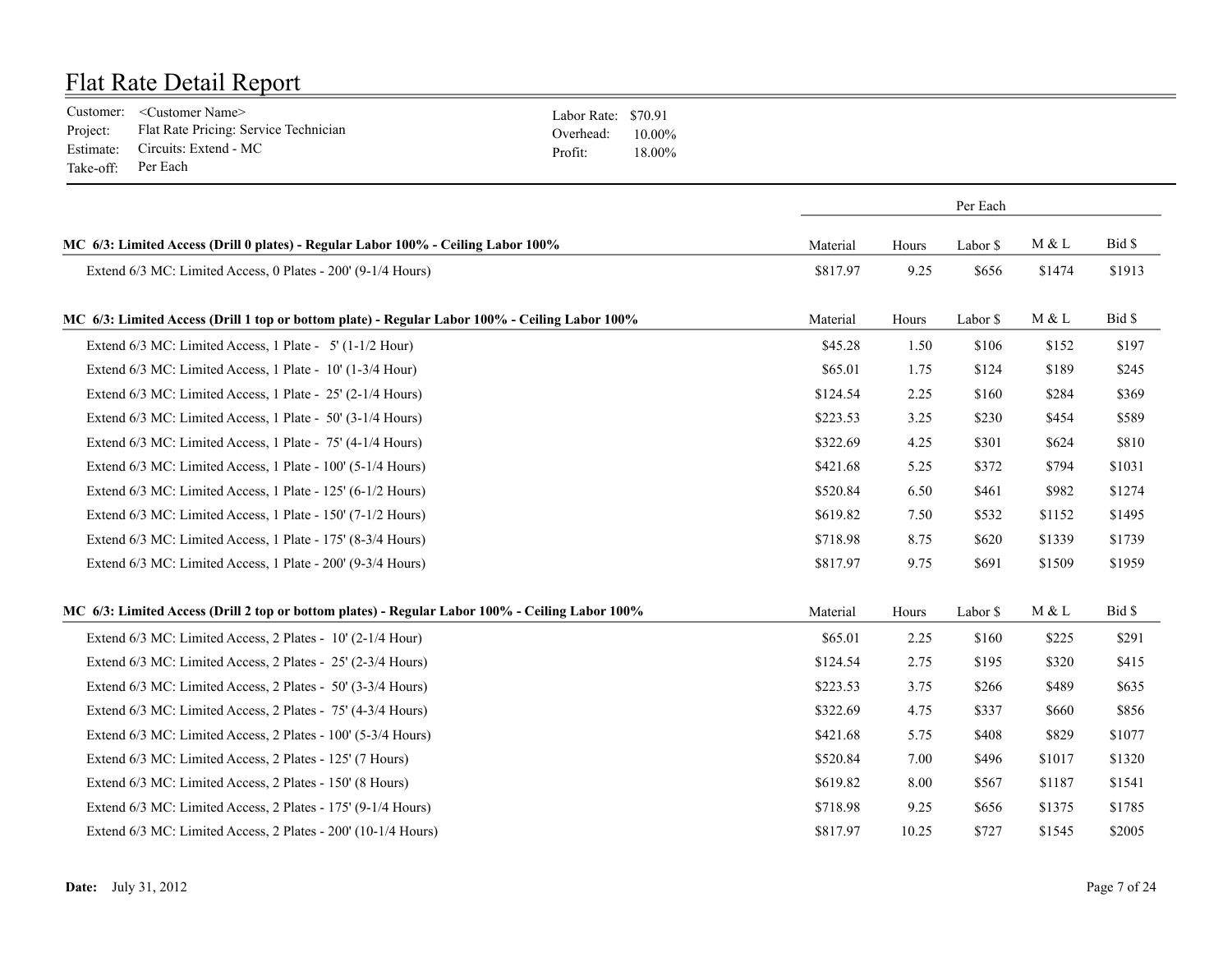|                    | Customer: <customer name=""></customer>        | Labor Rate: \$70.91 |        |
|--------------------|------------------------------------------------|---------------------|--------|
|                    | Project: Flat Rate Pricing: Service Technician | Overhead: $10.00\%$ |        |
|                    | Estimate: Circuits: Extend - MC                | Profit:             | 18 00% |
| Take-off: Per Each |                                                |                     |        |

|                                                                                                     |          | Per Each |          |       |        |
|-----------------------------------------------------------------------------------------------------|----------|----------|----------|-------|--------|
| MC 6/3: No Access (Drill various plates, studs or joists) - Regular Labor 100% - Ceiling Labor 100% | Material | Hours    | Labor \$ | M & L | Bid \$ |
| Extend $6/3$ MC: No Access, $5'$ - 0 Plates $(1-1/2$ Hour)                                          | \$45.28  | 1.50     | \$106    | \$152 | \$197  |
| Extend 6/3 MC: No Access, 5' - 1 Plate (2 Hours)                                                    | \$45.28  | 2.00     | \$142    | \$187 | \$243  |
| Extend $6/3$ MC: No Access, $5'$ - 2 Plates $(2-1/2$ Hours)                                         | \$45.28  | 2.50     | \$177    | \$223 | \$289  |
| Extend 6/3 MC: No Access, 10' - 1 Plate (2-1/4 Hour)                                                | \$65.01  | 2.25     | \$160    | \$225 | \$291  |
| Extend 6/3 MC: No Access, 10' - 2 Plates (2-3/4 Hour)                                               | \$65.01  | 2.75     | \$195    | \$260 | \$337  |
| Extend 6/3 MC: No Access, 10' - 3 Plates (3-1/4 Hour)                                               | \$65.01  | 3.25     | \$230    | \$295 | \$384  |
| Extend 6/3 MC: No Access, 25' - 1 Plate (2-3/4 Hours)                                               | \$124.53 | 2.75     | \$195    | \$320 | \$415  |
| Extend $6/3$ MC: No Access, $25'$ - 2 Plates $(3-1/4$ Hours)                                        | \$124.53 | 3.25     | \$230    | \$355 | \$461  |
| Extend $6/3$ MC: No Access, $25'$ - 3 Plates $(3-3/4$ Hours)                                        | \$124.53 | 3.75     | \$266    | \$390 | \$507  |
| Extend 6/3 MC: No Access, 25' - 4 Plates (4-1/4 Hours)                                              | \$124.53 | 4.25     | \$301    | \$426 | \$553  |
| Extend 6/3 MC: No Access, 25' - 5 Plates (4-3/4 Hours)                                              | \$124.53 | 4.75     | \$337    | \$461 | \$599  |
| Extend 6/3 MC: No Access, 25' - 6 Plates (5-1/4 Hours)                                              | \$124.53 | 5.25     | \$372    | \$497 | \$645  |
| Extend $6/3$ MC: No Access, $25'$ - 7 Plates $(5-3/4$ Hours)                                        | \$124.53 | 5.75     | \$408    | \$532 | \$691  |
| Extend 6/3 MC: No Access, 25' - 8 Plates (6-1/4 Hours)                                              | \$124.53 | 6.25     | \$443    | \$568 | \$737  |
| Extend 6/3 MC: No Access, 25' - 9 Plates (6-3/4 Hours)                                              | \$124.53 | 6.75     | \$479    | \$603 | \$783  |
| Extend 6/3 MC: No Access, 25' - 10 Plates (7-1/4 Hours)                                             | \$124.53 | 7.25     | \$514    | \$639 | \$829  |
| MC 8/3: Open Access - Regular Labor 100% - Ceiling Labor 100%                                       | Material | Hours    | Labor \$ | M & L | Bid \$ |
| Extend 8/3 MC: Open Access - 5' (1/2 Hour)                                                          | \$32.32  | 0.50     | \$35     | \$68  | \$88   |
| Extend 8/3 MC: Open Access - 10' (3/4 Hour)                                                         | \$45.94  | 0.75     | \$53     | \$99  | \$129  |
| Extend 8/3 MC: Open Access - 25' (1-1/4 Hours)                                                      | \$87.02  | 1.25     | \$89     | \$176 | \$228  |
| Extend 8/3 MC: Open Access - 50' (2 Hours)                                                          | \$155.35 | 2.00     | \$142    | \$297 | \$386  |
| Extend 8/3 MC: Open Access - 75' (2-3/4 Hours)                                                      | \$223.78 | 2.75     | \$195    | \$419 | \$544  |
| Extend 8/3 MC: Open Access - 100' (3-1/2 Hours)                                                     | \$292.11 | 3.50     | \$248    | \$540 | \$701  |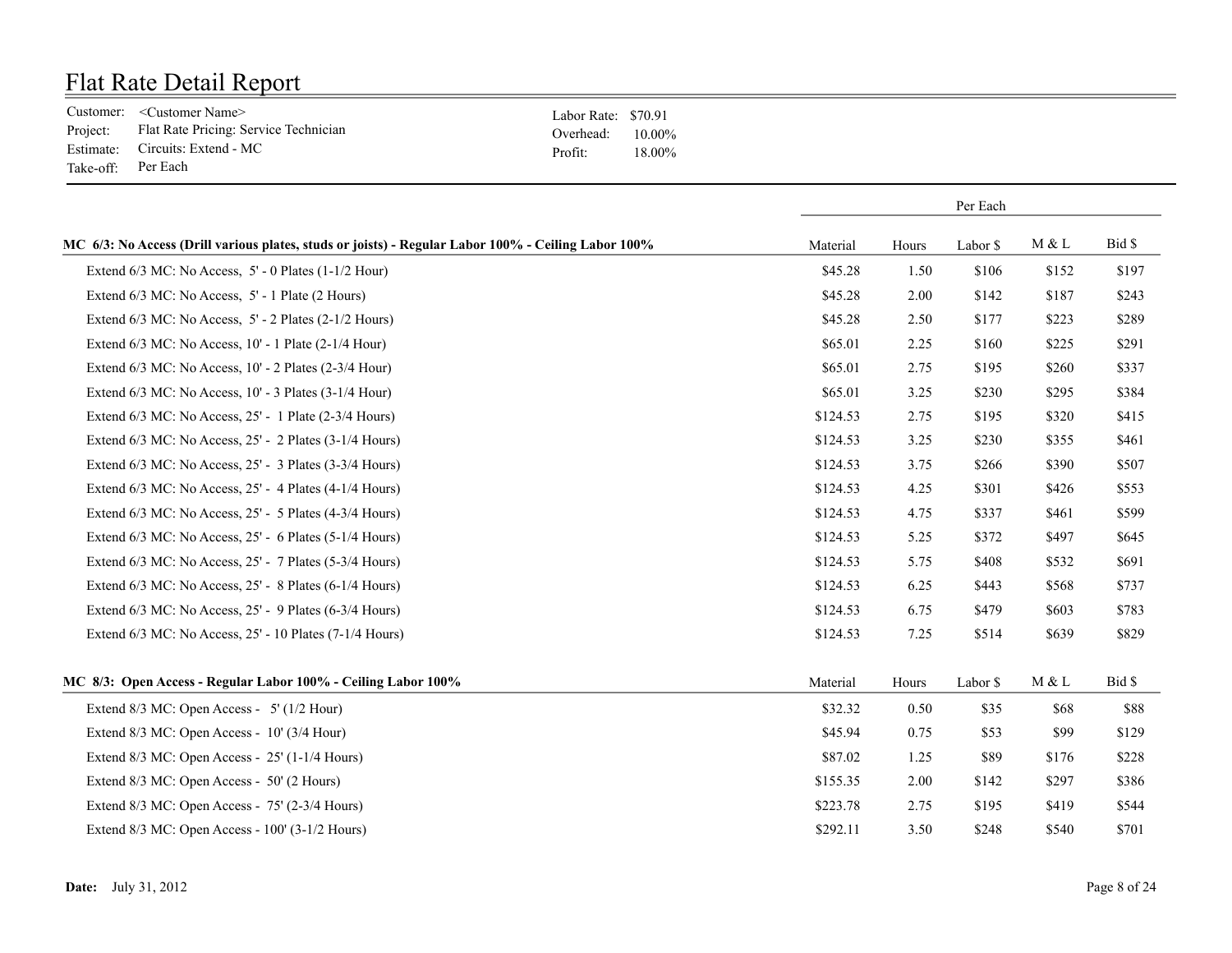|                    | Customer: <customer name=""></customer>        | Labor Rate: \$70.91 |        |
|--------------------|------------------------------------------------|---------------------|--------|
|                    | Project: Flat Rate Pricing: Service Technician | Overhead: $10.00\%$ |        |
|                    | Estimate: Circuits: Extend - MC                | Profit:             | 18.00% |
| Take-off: Per Each |                                                |                     |        |

|                                                                                                |          |       | Per Each |        |        |
|------------------------------------------------------------------------------------------------|----------|-------|----------|--------|--------|
| MC 8/3: Open Access - Regular Labor 100% - Ceiling Labor 100%                                  | Material | Hours | Labor \$ | M & L  | Bid \$ |
| Extend 8/3 MC: Open Access - 125' (4-1/4 Hours)                                                | \$360.54 | 4.25  | \$301    | \$662  | \$859  |
| Extend 8/3 MC: Open Access - 150' (5 Hours)                                                    | \$428.87 | 5.00  | \$355    | \$783  | \$1017 |
| Extend 8/3 MC: Open Access - 175' (6 Hours)                                                    | \$497.30 | 6.00  | \$425    | \$923  | \$1198 |
| Extend 8/3 MC: Open Access - 200' (6-3/4 Hours)                                                | \$565.62 | 6.75  | \$479    | \$1044 | \$1355 |
| MC 8/3: Limited Access (Drill 0 plates) - Regular Labor 100% - Ceiling Labor 100%              | Material | Hours | Labor \$ | M & L  | Bid \$ |
| Extend 8/3 MC: Limited Access, 0 Plates - 5' (1 Hour)                                          | \$32.32  | 1.00  | \$71     | \$103  | \$134  |
| Extend 8/3 MC: Limited Access, 0 Plates - 10' (1-1/4 Hour)                                     | \$45.94  | 1.25  | \$89     | \$135  | \$175  |
| Extend 8/3 MC: Limited Access, 0 Plates - 25' (1-3/4 Hours)                                    | \$87.02  | 1.75  | \$124    | \$211  | \$274  |
| Extend 8/3 MC: Limited Access, 0 Plates - 50' (2-1/2 Hours)                                    | \$155.35 | 2.50  | \$177    | \$333  | \$432  |
| Extend 8/3 MC: Limited Access, 0 Plates - 75' (3-1/4 Hours)                                    | \$223.78 | 3.25  | \$230    | \$454  | \$590  |
| Extend 8/3 MC: Limited Access, 0 Plates - 100' (4-1/4 Hours)                                   | \$292.11 | 4.25  | \$301    | \$593  | \$770  |
| Extend 8/3 MC: Limited Access, 0 Plates - 125' (5-1/4 Hours)                                   | \$360.54 | 5.25  | \$372    | \$733  | \$951  |
| Extend 8/3 MC: Limited Access, 0 Plates - 150' (6 Hours)                                       | \$428.87 | 6.00  | \$425    | \$854  | \$1109 |
| Extend 8/3 MC: Limited Access, 0 Plates - 175' (7 Hours)                                       | \$497.30 | 7.00  | \$496    | \$994  | \$1290 |
| Extend 8/3 MC: Limited Access, 0 Plates - 200' (8 Hours)                                       | \$565.62 | 8.00  | \$567    | \$1133 | \$1471 |
| MC 8/3: Limited Access (Drill 1 top or bottom plate) - Regular Labor 100% - Ceiling Labor 100% | Material | Hours | Labor \$ | M & L  | Bid \$ |
| Extend 8/3 MC: Limited Access, 1 Plate - 5' (1-1/2 Hour)                                       | \$32.32  | 1.50  | \$106    | \$139  | \$180  |
| Extend 8/3 MC: Limited Access, 1 Plate - 10' (1-3/4 Hour)                                      | \$45.94  | 1.75  | \$124    | \$170  | \$221  |
| Extend 8/3 MC: Limited Access, 1 Plate - 25' (2-1/4 Hours)                                     | \$87.02  | 2.25  | \$160    | \$247  | \$320  |
| Extend 8/3 MC: Limited Access, 1 Plate - 50' (3 Hours)                                         | \$155.35 | 3.00  | \$213    | \$368  | \$478  |
| Extend 8/3 MC: Limited Access, 1 Plate - 75' (3-3/4 Hours)                                     | \$223.78 | 3.75  | \$266    | \$490  | \$636  |
| Extend 8/3 MC: Limited Access, 1 Plate - 100' (4-3/4 Hours)                                    | \$292.11 | 4.75  | \$337    | \$629  | \$816  |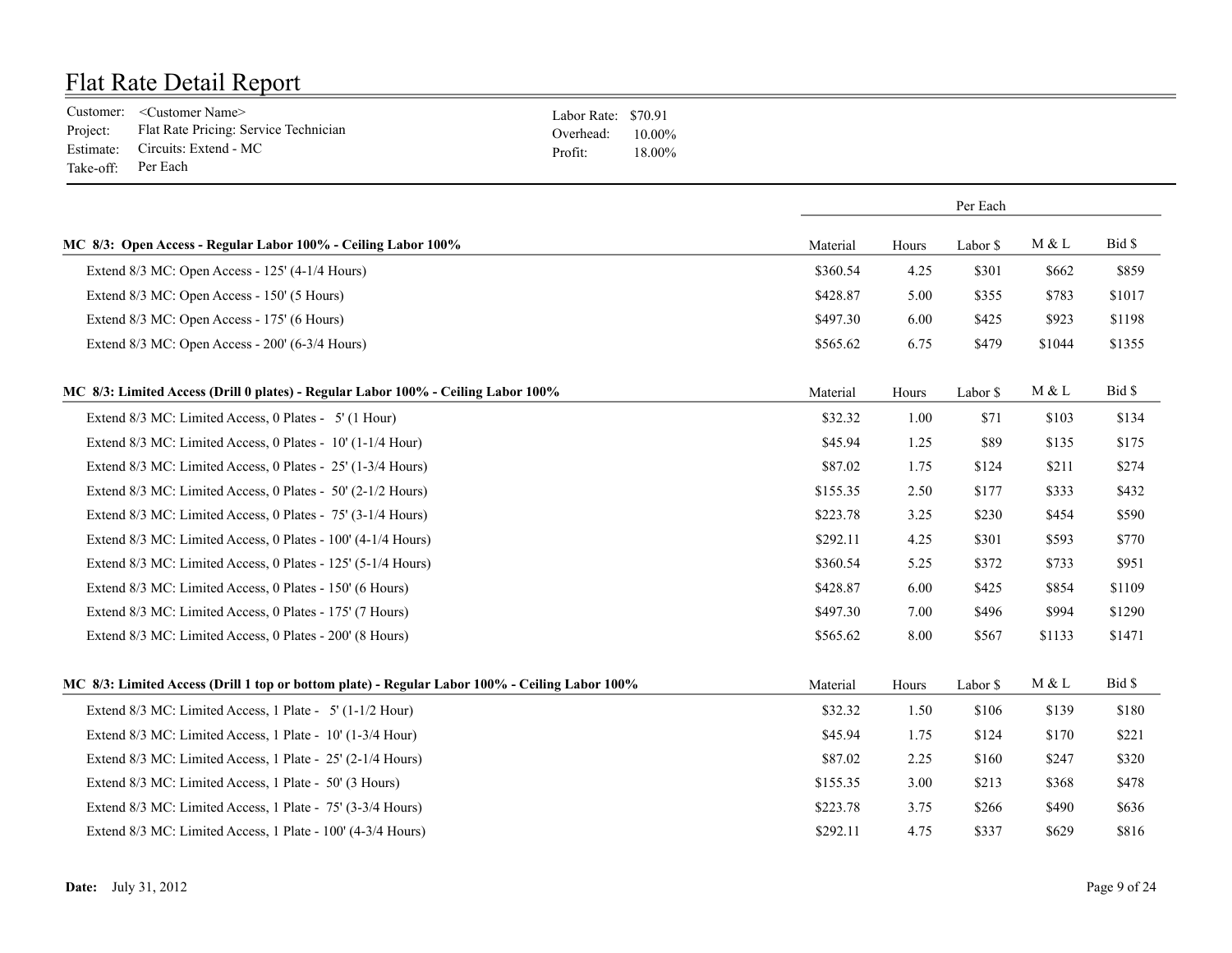|                    | Customer: <customer name=""></customer>        | Labor Rate: \$70.91 |        |
|--------------------|------------------------------------------------|---------------------|--------|
|                    | Project: Flat Rate Pricing: Service Technician | Overhead: $10.00\%$ |        |
|                    | Estimate: Circuits: Extend - MC                | Profit:             | 18.00% |
| Take-off: Per Each |                                                |                     |        |

|                                                                                                     |          |       | Per Each |        |        |
|-----------------------------------------------------------------------------------------------------|----------|-------|----------|--------|--------|
| MC 8/3: Limited Access (Drill 1 top or bottom plate) - Regular Labor 100% - Ceiling Labor 100%      | Material | Hours | Labor \$ | M & L  | Bid \$ |
| Extend 8/3 MC: Limited Access, 1 Plate - 125' (5-3/4 Hours)                                         | \$360.54 | 5.75  | \$408    | \$768  | \$997  |
| Extend 8/3 MC: Limited Access, 1 Plate - 150' (6-1/2 Hours)                                         | \$428.87 | 6.50  | \$461    | \$890  | \$1155 |
| Extend 8/3 MC: Limited Access, 1 Plate - 175' (7-1/2 Hours)                                         | \$497.30 | 7.50  | \$532    | \$1029 | \$1336 |
| Extend 8/3 MC: Limited Access, 1 Plate - 200' (8-1/2 Hours)                                         | \$565.62 | 8.50  | \$603    | \$1168 | \$1517 |
| MC 8/3: Limited Access (Drill 2 top or bottom plates) - Regular Labor 100% - Ceiling Labor 100%     | Material | Hours | Labor \$ | M & L  | Bid \$ |
| Extend 8/3 MC: Limited Access, 2 Plates - 10' (2-1/4 Hour)                                          | \$45.94  | 2.25  | \$160    | \$205  | \$267  |
| Extend 8/3 MC: Limited Access, 2 Plates - 25' (2-3/4 Hours)                                         | \$87.02  | 2.75  | \$195    | \$282  | \$366  |
| Extend 8/3 MC: Limited Access, 2 Plates - 50' (3-1/2 Hours)                                         | \$155.35 | 3.50  | \$248    | \$404  | \$524  |
| Extend 8/3 MC: Limited Access, 2 Plates - 75' (4-1/4 Hours)                                         | \$223.78 | 4.25  | \$301    | \$525  | \$682  |
| Extend 8/3 MC: Limited Access, 2 Plates - 100' (5-1/4 Hours)                                        | \$292.11 | 5.25  | \$372    | \$664  | \$862  |
| Extend 8/3 MC: Limited Access, 2 Plates - 125' (6-1/4 Hours)                                        | \$360.54 | 6.25  | \$443    | \$804  | \$1043 |
| Extend 8/3 MC: Limited Access, 2 Plates - 150' (7 Hours)                                            | \$428.87 | 7.00  | \$496    | \$925  | \$1201 |
| Extend 8/3 MC: Limited Access, 2 Plates - 175' (8 Hours)                                            | \$497.30 | 8.00  | \$567    | \$1065 | \$1382 |
| Extend 8/3 MC: Limited Access, 2 Plates - 200' (9 Hours)                                            | \$565.62 | 9.00  | \$638    | \$1204 | \$1563 |
| MC 8/3: No Access (Drill various plates, studs or joists) - Regular Labor 100% - Ceiling Labor 100% | Material | Hours | Labor \$ | M & L  | Bid \$ |
| Extend $8/3$ MC: No Access, $5'$ - 0 Plates $(1-1/2$ Hour)                                          | \$32.32  | 1.50  | \$106    | \$139  | \$180  |
| Extend 8/3 MC: No Access, 5' - 1 Plate (2 Hour)                                                     | \$32.31  | 2.00  | \$142    | \$174  | \$226  |
| Extend $8/3$ MC: No Access, $5'$ - 2 Plates (2-1/2 Hour)                                            | \$32.31  | 2.50  | \$177    | \$210  | \$272  |
| Extend 8/3 MC: No Access, 10' - 1 Plate (2-1/4 Hour)                                                | \$45.94  | 2.25  | \$160    | \$205  | \$267  |
| Extend 8/3 MC: No Access, 10' - 2 Plates (2-3/4 Hour)                                               | \$45.94  | 2.75  | \$195    | \$241  | \$313  |
| Extend 8/3 MC: No Access, 10' - 3 Plates (3-1/4 Hour)                                               | \$45.94  | 3.25  | \$230    | \$276  | \$359  |
| Extend 8/3 MC: No Access, 25' - 1 Plate (2-3/4 Hours)                                               | \$87.03  | 2.75  | \$195    | \$282  | \$366  |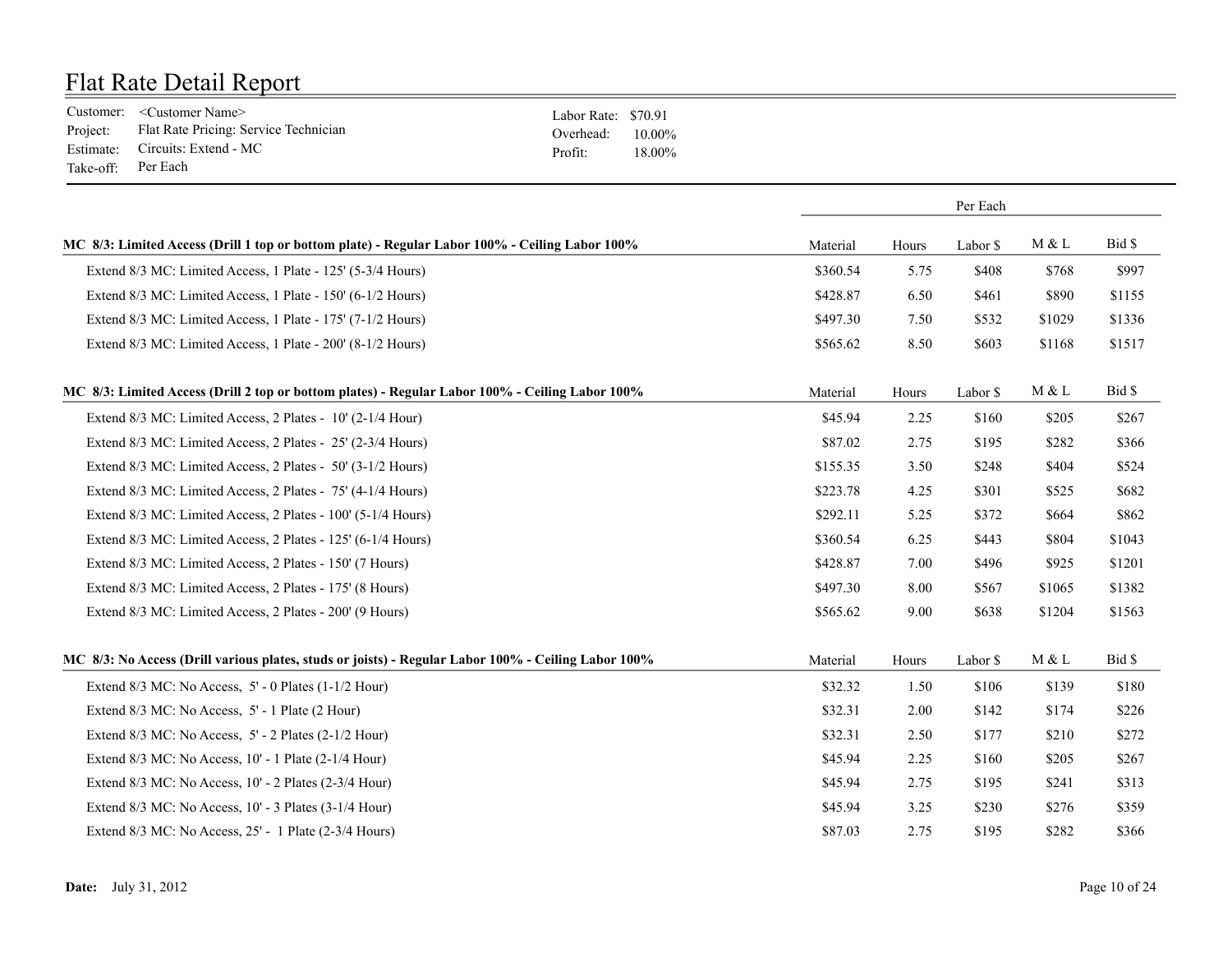|                    | Customer: <customer name=""></customer>        | Labor Rate: \$70.91 |        |
|--------------------|------------------------------------------------|---------------------|--------|
|                    | Project: Flat Rate Pricing: Service Technician | Overhead: $10.00\%$ |        |
|                    | Estimate: Circuits: Extend - MC                | Profit:             | 18.00% |
| Take-off: Per Each |                                                |                     |        |

|                                                                                                     | Per Each |       |          |       |        |
|-----------------------------------------------------------------------------------------------------|----------|-------|----------|-------|--------|
| MC 8/3: No Access (Drill various plates, studs or joists) - Regular Labor 100% - Ceiling Labor 100% | Material | Hours | Labor \$ | M & L | Bid \$ |
| Extend 8/3 MC: No Access, 25' - 2 Plates (3-1/4 Hours)                                              | \$87.03  | 3.25  | \$230    | \$317 | \$412  |
| Extend 8/3 MC: No Access, 25' - 3 Plates (3-3/4 Hours)                                              | \$87.03  | 3.75  | \$266    | \$353 | \$458  |
| Extend $8/3$ MC: No Access, $25'$ - 4 Plates' (4-1/4 Hours)                                         | \$87.03  | 4.25  | \$301    | \$388 | \$504  |
| Extend 8/3 MC: No Access, 25' - 5 Plates (4-3/4 Hours)                                              | \$87.03  | 4.75  | \$337    | \$424 | \$550  |
| Extend 8/3 MC: No Access, 25' - 6 Plates (5-1/4 Hours)                                              | \$87.03  | 5.25  | \$372    | \$459 | \$596  |
| Extend 8/3 MC: No Access, 25' - 7 Plates (5-3/4 Hours)                                              | \$87.03  | 5.75  | \$408    | \$495 | \$642  |
| Extend 8/3 MC: No Access, 25' - 8 Plates (6-1/4 Hours)                                              | \$87.03  | 6.25  | \$443    | \$530 | \$688  |
| Extend 8/3 MC: No Access, 25' - 9 Plates (6-3/4 Hours)                                              | \$87.03  | 6.75  | \$479    | \$566 | \$734  |
| Extend 8/3 MC: No Access, 25' - 10 Plates (7-1/4 Hours)                                             | \$87.03  | 7.25  | \$514    | \$601 | \$780  |
| MC 10/3: Open Access - Regular Labor 100% - Ceiling Labor 100%                                      | Material | Hours | Labor \$ | M & L | Bid \$ |
| Extend $10/3$ MC: Open Access - 5' ( $1/2$ Hour)                                                    | \$17.87  | 0.50  | \$35     | \$53  | \$69   |
| Extend $10/3$ MC: Open Access - $10'$ ( $1/2$ Hour)                                                 | \$26.32  | 0.50  | \$35     | \$62  | \$80   |
| Extend 10/3 MC: Open Access - 25' (1 Hours)                                                         | \$52.02  | 1.00  | \$71     | \$123 | \$160  |
| Extend 10/3 MC: Open Access - 50' (1-1/2 Hours)                                                     | \$94.60  | 1.50  | \$106    | \$201 | \$261  |
| Extend 10/3 MC: Open Access - 75' (2 Hours)                                                         | \$137.37 | 2.00  | \$142    | \$279 | \$362  |
| Extend 10/3 MC: Open Access - 100' (2-3/4 Hours)                                                    | \$179.96 | 2.75  | \$195    | \$375 | \$487  |
| Extend 10/3 MC: Open Access - 125' (3-1/4 Hours)                                                    | \$222.73 | 3.25  | \$230    | \$453 | \$588  |
| Extend 10/3 MC: Open Access - 150' (4 Hours)                                                        | \$265.32 | 4.00  | \$284    | \$549 | \$713  |
| Extend 10/3 MC: Open Access - 175' (4-1/2 Hours)                                                    | \$308.09 | 4.50  | \$319    | \$627 | \$814  |
| Extend 10/3 MC: Open Access - 200' (5 Hours)                                                        | \$350.68 | 5.00  | \$355    | \$705 | \$915  |
| MC 10/3: Limited Access (Drill 0 plates) - Regular Labor 100% - Ceiling Labor 100%                  | Material | Hours | Labor \$ | M & L | Bid \$ |
| Extend 10/3 MC: Limited Access, 0 Plates - 5' (1 Hour)                                              | \$17.87  | 1.00  | \$71     | \$89  | \$115  |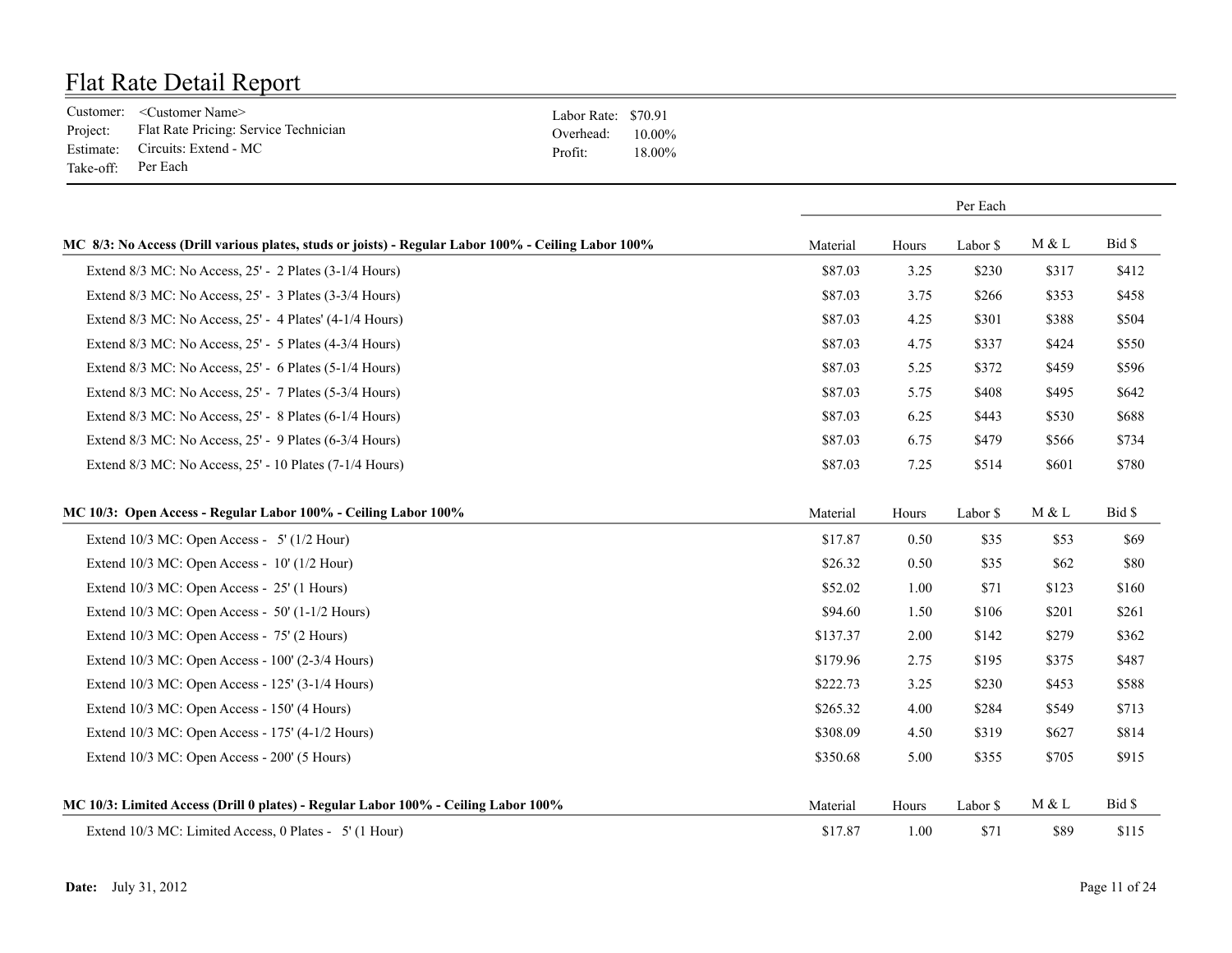|                    | Customer: <customer name=""></customer>        | Labor Rate: \$70.91 |        |
|--------------------|------------------------------------------------|---------------------|--------|
|                    | Project: Flat Rate Pricing: Service Technician | Overhead: $10.00\%$ |        |
|                    | Estimate: Circuits: Extend - MC                | Profit:             | 18 00% |
| Take-off: Per Each |                                                |                     |        |

|                                                                                                  | Per Each |       |          |       |        |
|--------------------------------------------------------------------------------------------------|----------|-------|----------|-------|--------|
| MC 10/3: Limited Access (Drill 0 plates) - Regular Labor 100% - Ceiling Labor 100%               | Material | Hours | Labor \$ | M & L | Bid \$ |
| Extend 10/3 MC: Limited Access, 0 Plates - 10' (1 Hour)                                          | \$26.32  | 1.00  | \$71     | \$97  | \$126  |
| Extend 10/3 MC: Limited Access, 0 Plates - 25' (1-1/2 Hour)                                      | \$52.02  | 1.50  | \$106    | \$158 | \$206  |
| Extend 10/3 MC: Limited Access, 0 Plates - 50' (2 Hours)                                         | \$94.60  | 2.00  | \$142    | \$236 | \$307  |
| Extend 10/3 MC: Limited Access, 0 Plates - 75' (2-1/2 Hours)                                     | \$137.37 | 2.50  | \$177    | \$315 | \$408  |
| Extend 10/3 MC: Limited Access, 0 Plates - 100' (3-1/4 Hours)                                    | \$179.96 | 3.25  | \$230    | \$410 | \$533  |
| Extend 10/3 MC: Limited Access, 0 Plates - 125' (4 Hours)                                        | \$222.73 | 4.00  | \$284    | \$506 | \$657  |
| Extend 10/3 MC: Limited Access, 0 Plates - 150' (4-3/4 Hours)                                    | \$265.32 | 4.75  | \$337    | \$602 | \$782  |
| Extend 10/3 MC: Limited Access, 0 Plates - 175' (5-1/2 Hours)                                    | \$308.09 | 5.50  | \$390    | \$698 | \$906  |
| Extend 10/3 MC: Limited Access, 0 Plates - 200' (6 Hours)                                        | \$350.68 | 6.00  | \$425    | \$776 | \$1007 |
| MC 10/3: Limited Access (Drill 1 top or bottom plate) - Regular Labor 100% - Ceiling Labor 100%  | Material | Hours | Labor \$ | M & L | Bid \$ |
| Extend 10/3 MC: Limited Access, 1 Plate - 5' (1-1/2 Hour)                                        | \$17.87  | 1.50  | \$106    | \$124 | \$161  |
| Extend 10/3 MC: Limited Access, 1 Plate - 10' (1-1/2 Hour)                                       | \$26.32  | 1.50  | \$106    | \$133 | \$172  |
| Extend 10/3 MC: Limited Access, 1 Plate - 25' (2 Hour)                                           | \$52.02  | 2.00  | \$142    | \$194 | \$252  |
| Extend 10/3 MC: Limited Access, 1 Plate - 50' (2-1/2 Hours)                                      | \$94.60  | 2.50  | \$177    | \$272 | \$353  |
| Extend 10/3 MC: Limited Access, 1 Plate - 75' (3 Hours)                                          | \$137.37 | 3.00  | \$213    | \$350 | \$454  |
| Extend 10/3 MC: Limited Access, 1 Plate - 100' (3-3/4 Hours)                                     | \$179.96 | 3.75  | \$266    | \$446 | \$579  |
| Extend 10/3 MC: Limited Access, 1 Plate - 125' (4-1/2 Hours)                                     | \$222.73 | 4.50  | \$319    | \$542 | \$703  |
| Extend 10/3 MC: Limited Access, 1 Plate - 150' (5-1/4 Hours)                                     | \$265.32 | 5.25  | \$372    | \$638 | \$828  |
| Extend 10/3 MC: Limited Access, 1 Plate - 175' (6 Hours)                                         | \$308.09 | 6.00  | \$425    | \$734 | \$952  |
| Extend 10/3 MC: Limited Access, 1 Plate - 200' (6-1/2 Hours)                                     | \$350.68 | 6.50  | \$461    | \$812 | \$1053 |
| MC 10/3: Limited Access (Drill 2 top or bottom plates) - Regular Labor 100% - Ceiling Labor 100% | Material | Hours | Labor \$ | M & L | Bid \$ |
| Extend 10/3 MC: Limited Access, 2 Plates - 10' (2 Hour)                                          | \$26.32  | 2.00  | \$142    | \$168 | \$218  |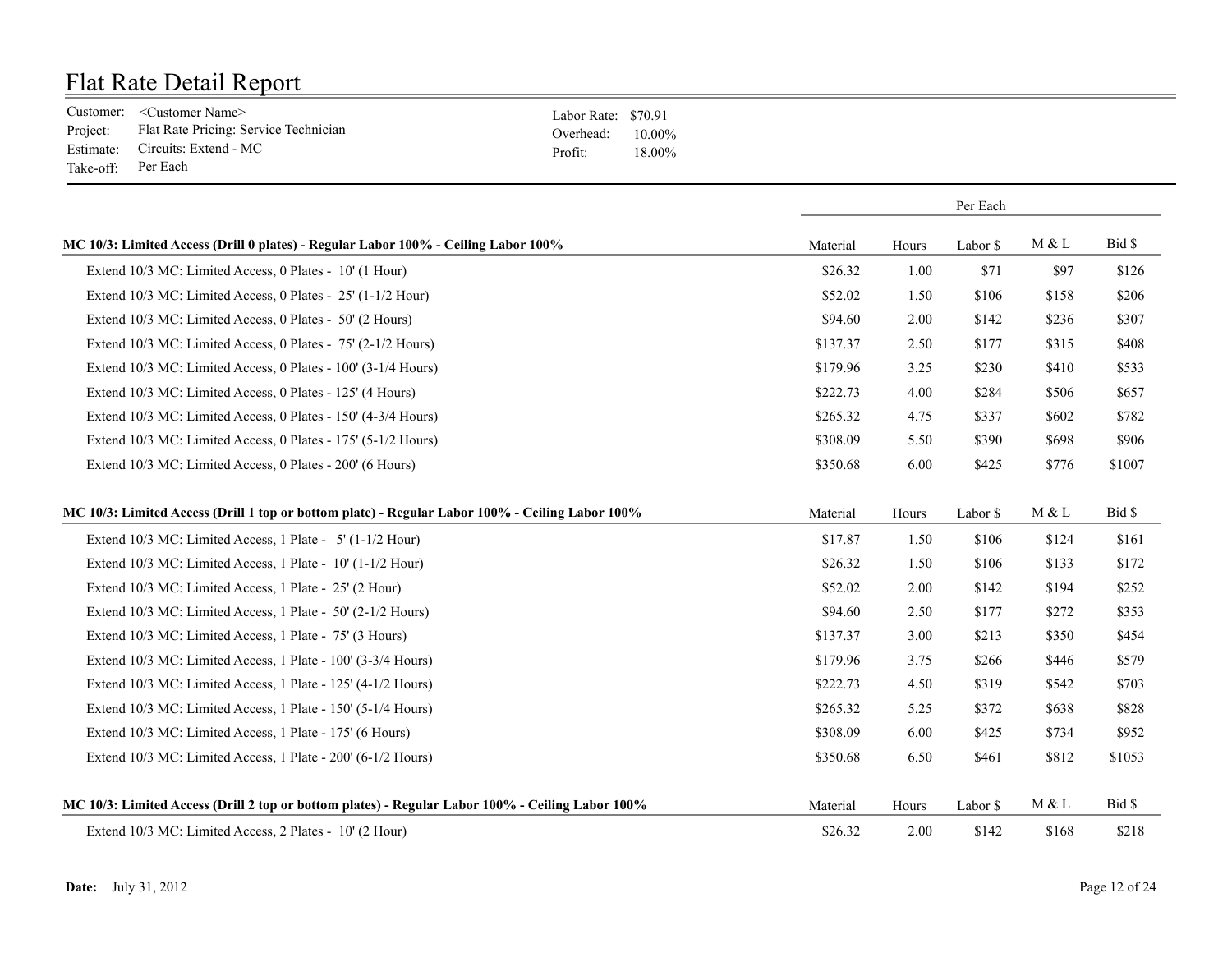|                    | Customer: <customer name=""></customer>        | Labor Rate: \$70.91 |        |
|--------------------|------------------------------------------------|---------------------|--------|
|                    | Project: Flat Rate Pricing: Service Technician | Overhead: $10.00\%$ |        |
|                    | Estimate: Circuits: Extend - MC                | Profit:             | 18.00% |
| Take-off: Per Each |                                                |                     |        |

|                                                                                                      |          | Per Each |          |       |        |
|------------------------------------------------------------------------------------------------------|----------|----------|----------|-------|--------|
| MC 10/3: Limited Access (Drill 2 top or bottom plates) - Regular Labor 100% - Ceiling Labor 100%     | Material | Hours    | Labor \$ | M & L | Bid \$ |
| Extend 10/3 MC: Limited Access, 2 Plates - 25' (2-1/2 Hour)                                          | \$52.02  | 2.50     | \$177    | \$229 | \$298  |
| Extend 10/3 MC: Limited Access, 2 Plates - 50' (3 Hours)                                             | \$94.61  | 3.00     | \$213    | \$307 | \$399  |
| Extend 10/3 MC: Limited Access, 2 Plates - 75' (3-1/2 Hours)                                         | \$137.37 | 3.50     | \$248    | \$386 | \$500  |
| Extend 10/3 MC: Limited Access, 2 Plates - 100' (4-1/4 Hours)                                        | \$179.96 | 4.25     | \$301    | \$481 | \$625  |
| Extend 10/3 MC: Limited Access, 2 Plates - 125' (5 Hours)                                            | \$222.73 | 5.00     | \$355    | \$577 | \$749  |
| Extend 10/3 MC: Limited Access, 2 Plates - 150' (5-3/4 Hours)                                        | \$265.32 | 5.75     | \$408    | \$673 | \$874  |
| Extend 10/3 MC: Limited Access, 2 Plates - 175' (6-1/2 Hours)                                        | \$308.09 | 6.50     | \$461    | \$769 | \$998  |
| Extend 10/3 MC: Limited Access, 2 Plates - 200' (7 Hours)                                            | \$350.68 | 7.00     | \$496    | \$847 | \$1099 |
| MC 10/3: No Access (Drill various plates, studs or joists) - Regular Labor 100% - Ceiling Labor 100% | Material | Hours    | Labor \$ | M & L | Bid \$ |
| Extend $10/3$ MC: No Access, $5'$ - 0 Plates $(1-1/2$ Hours)                                         | \$17.87  | 1.50     | \$106    | \$124 | \$161  |
| Extend 10/3 MC: No Access, 5' - 1 Plate (2 Hours)                                                    | \$17.87  | 2.00     | \$142    | \$160 | \$207  |
| Extend 10/3 MC: No Access, 5' - 2 Plates (2-1/2 Hours)                                               | \$17.87  | 2.50     | \$177    | \$195 | \$253  |
| Extend 10/3 MC: No Access, 10' - 1 Plate (2 Hours)                                                   | \$26.32  | 2.00     | \$142    | \$168 | \$218  |
| Extend 10/3 MC: No Access, 10' - 2 Plates (2-1/2 Hours)                                              | \$26.32  | 2.50     | \$177    | \$204 | \$264  |
| Extend 10/3 MC: No Access, 10' - 3 Plates (3 Hours)                                                  | \$26.32  | 3.00     | \$213    | \$239 | \$310  |
| Extend 10/3 MC: No Access, 25' - 1 Plate (2-1/2 Hours)                                               | \$52.01  | 2.50     | \$177    | \$229 | \$298  |
| Extend 10/3 MC: No Access, 25' - 2 Plates (3 Hours)                                                  | \$52.01  | 3.00     | \$213    | \$265 | \$344  |
| Extend 10/3 MC: No Access, 25' - 3 Plates (3-1/2 Hours)                                              | \$52.01  | 3.50     | \$248    | \$300 | \$390  |
| Extend 10/3 MC: No Access, 25' - 4 Plates (4 Hours)                                                  | \$52.01  | 4.00     | \$284    | \$336 | \$436  |
| Extend 10/3 MC: No Access, 25' - 5 Plates (4-1/2 Hours)                                              | \$52.01  | 4.50     | \$319    | \$371 | \$482  |
| Extend 10/3 MC: No Access, 25' - 6 Plates (5 Hours)                                                  | \$52.01  | 5.00     | \$355    | \$407 | \$528  |
| Extend 10/3 MC: No Access, 25' - 7 Plates (5-1/2 Hours)                                              | \$52.01  | 5.50     | \$390    | \$442 | \$574  |
| Extend 10/3 MC: No Access, 25' - 8 Plates (6 Hours)                                                  | \$52.01  | 6.00     | \$425    | \$477 | \$620  |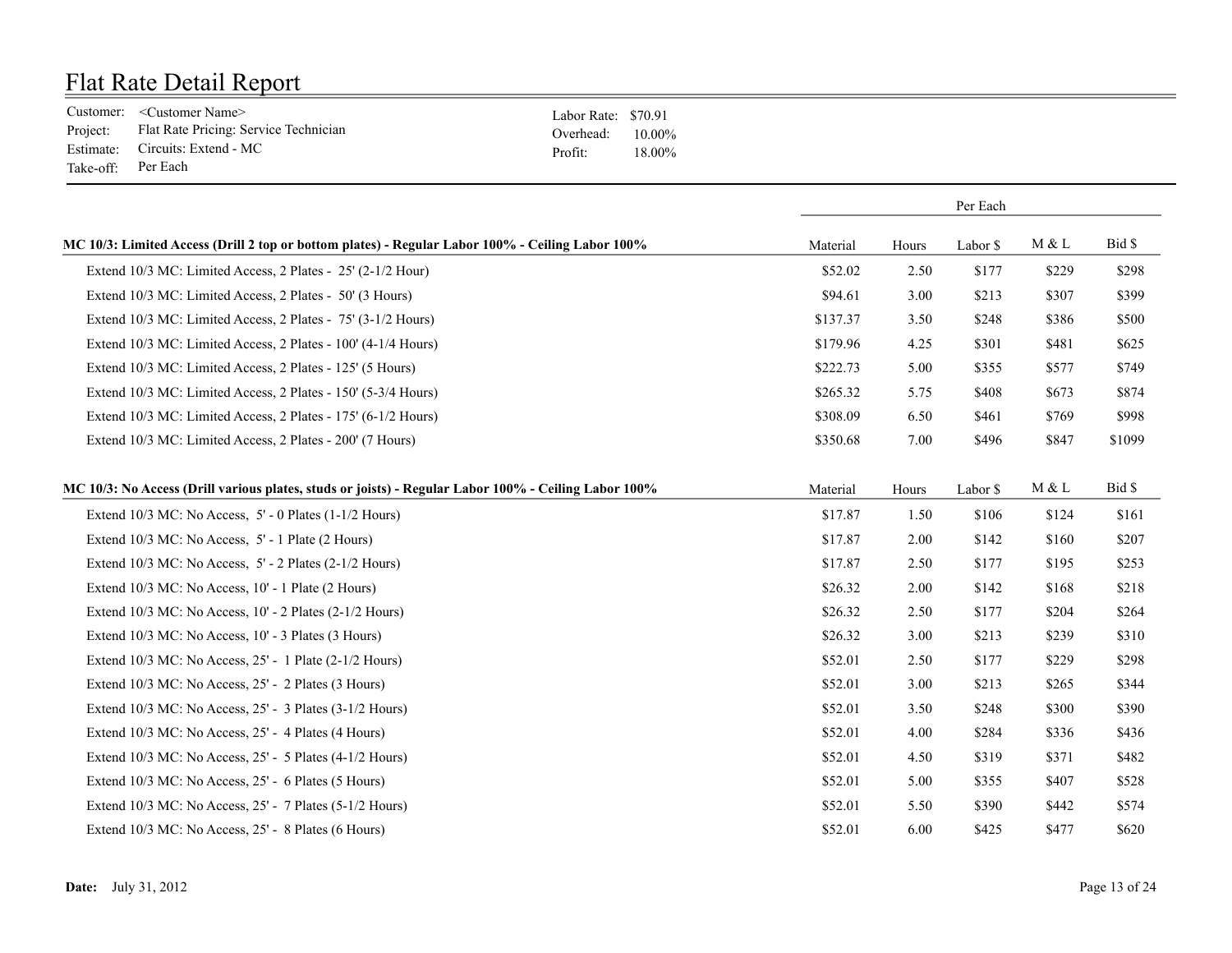|                    | Customer: <customer name=""></customer>        | Labor Rate: \$70.91 |        |
|--------------------|------------------------------------------------|---------------------|--------|
|                    | Project: Flat Rate Pricing: Service Technician | Overhead: $10.00\%$ |        |
|                    | Estimate: Circuits: Extend - MC                | Profit:             | 18.00% |
| Take-off: Per Each |                                                |                     |        |

|                                                                                                      |          | Per Each |          |       |        |
|------------------------------------------------------------------------------------------------------|----------|----------|----------|-------|--------|
| MC 10/3: No Access (Drill various plates, studs or joists) - Regular Labor 100% - Ceiling Labor 100% | Material | Hours    | Labor \$ | M & L | Bid \$ |
| Extend $10/3$ MC: No Access, $25'$ - 9 Plates (6-1/2 Hours)                                          | \$52.01  | 6.50     | \$461    | \$513 | \$666  |
| Extend 10/3 MC: No Access, 25' - 10 Plates (7 Hours)                                                 | \$52.01  | 7.00     | \$496    | \$548 | \$712  |
| MC 12/2: Open Access - Regular Labor 100% - Ceiling Labor 100%                                       | Material | Hours    | Labor \$ | M & L | Bid \$ |
| Extend $12/2$ MC: Open Access - 5' ( $1/2$ Hour)                                                     | \$6.65   | 0.50     | \$35     | \$42  | \$55   |
| Extend 12/2 MC: Open Access - 10' (1/2 Hour)                                                         | \$9.53   | 0.50     | \$35     | \$45  | \$58   |
| Extend 12/2 MC: Open Access - 25' (3/4 Hours)                                                        | \$18.57  | 0.75     | \$53     | \$72  | \$93   |
| Extend $12/2$ MC: Open Access - 50' (1-1/4 Hours)                                                    | \$33.37  | 1.25     | \$89     | \$122 | \$158  |
| Extend 12/2 MC: Open Access - 75' (1-3/4 Hours)                                                      | \$48.36  | 1.75     | \$124    | \$172 | \$224  |
| Extend $12/2$ MC: Open Access - $100'$ (2- $1/4$ Hours)                                              | \$63.16  | 2.25     | \$160    | \$223 | \$289  |
| Extend 12/2 MC: Open Access - 125' (2-3/4 Hours)                                                     | \$78.15  | 2.75     | \$195    | \$273 | \$355  |
| Extend 12/2 MC: Open Access - 150' (3 Hours)                                                         | \$92.95  | 3.00     | \$213    | \$306 | \$397  |
| Extend 12/2 MC: Open Access - 175' (3-1/2 Hours)                                                     | \$107.95 | 3.50     | \$248    | \$356 | \$462  |
| Extend 12/2 MC: Open Access - 200' (4 Hours)                                                         | \$122.74 | 4.00     | \$284    | \$406 | \$527  |
| MC 12/2: Limited Access (Drill 0 plates) - Regular Labor 100% - Ceiling Labor 100%                   | Material | Hours    | Labor \$ | M & L | Bid \$ |
| Extend 12/2 MC: Limited Access, 0 Plates - 5' (1 Hour)                                               | \$6.65   | 1.00     | \$71     | \$78  | \$101  |
| Extend 12/2 MC: Limited Access, 0 Plates - 10' (1 Hour)                                              | \$9.53   | 1.00     | \$71     | \$80  | \$104  |
| Extend 12/2 MC: Limited Access, 0 Plates - 25' (1-1/4 Hour)                                          | \$18.57  | 1.25     | \$89     | \$107 | \$139  |
| Extend 12/2 MC: Limited Access, 0 Plates - 50' (1-3/4 Hours)                                         | \$33.37  | 1.75     | \$124    | \$157 | \$204  |
| Extend 12/2 MC: Limited Access, 0 Plates - 75' (2-1/4 Hours)                                         | \$48.36  | 2.25     | \$160    | \$208 | \$270  |
| Extend 12/2 MC: Limited Access, 0 Plates - 100' (2-3/4 Hours)                                        | \$63.16  | 2.75     | \$195    | \$258 | \$335  |
| Extend 12/2 MC: Limited Access, 0 Plates - 125' (3-1/4 Hours)                                        | \$78.15  | 3.25     | \$230    | \$309 | \$401  |
| Extend 12/2 MC: Limited Access, 0 Plates - 150' (3-3/4 Hours)                                        | \$92.95  | 3.75     | \$266    | \$359 | \$466  |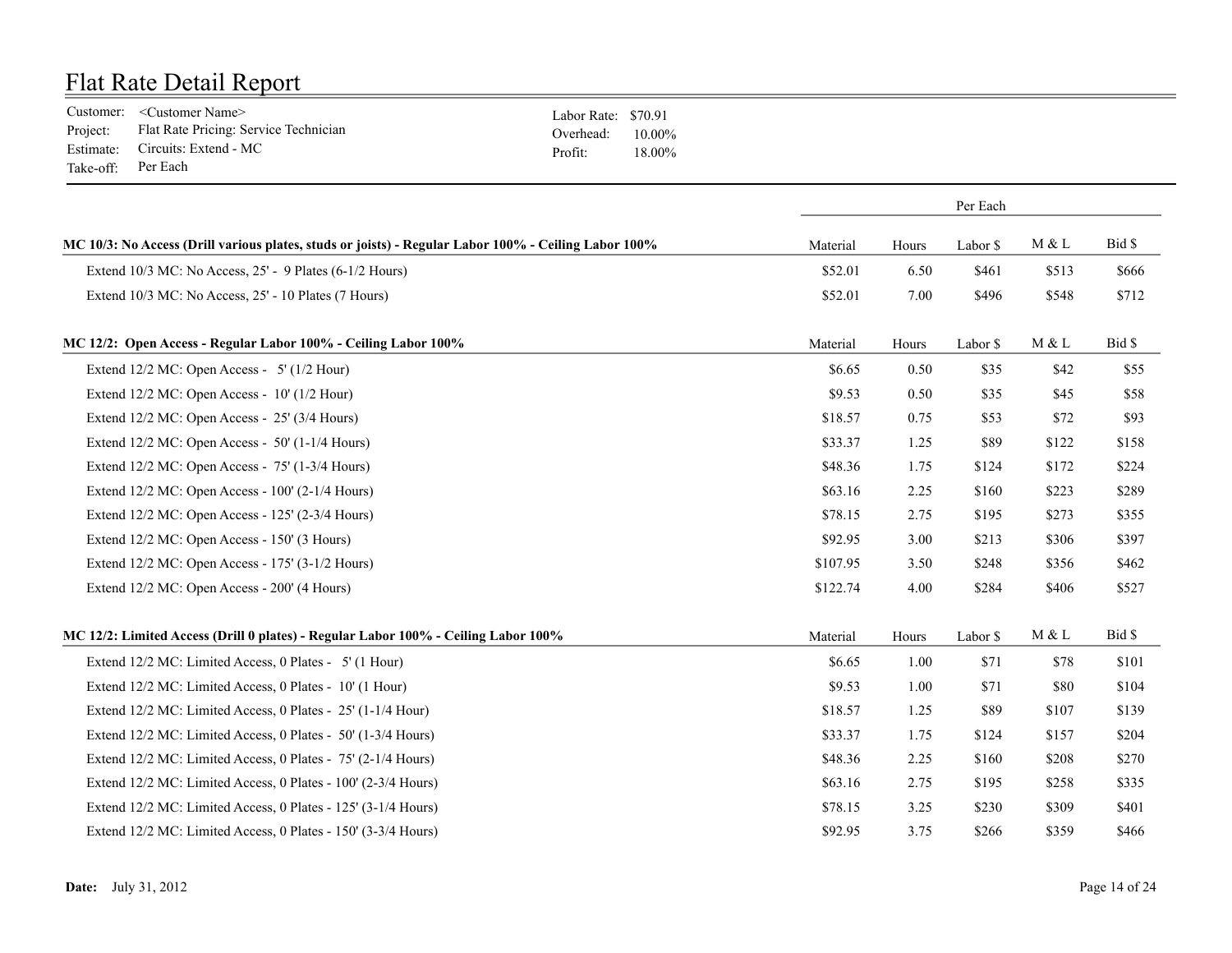|                    | Customer: <customer name=""></customer>        | Labor Rate: \$70.91 |        |
|--------------------|------------------------------------------------|---------------------|--------|
|                    | Project: Flat Rate Pricing: Service Technician | Overhead: $10.00\%$ |        |
|                    | Estimate: Circuits: Extend - MC                | Profit:             | 18.00% |
| Take-off: Per Each |                                                |                     |        |

|                                                                                                  | Per Each |       |          |          |        |
|--------------------------------------------------------------------------------------------------|----------|-------|----------|----------|--------|
| MC 12/2: Limited Access (Drill 0 plates) - Regular Labor 100% - Ceiling Labor 100%               | Material | Hours | Labor \$ | M & L    | Bid \$ |
| Extend 12/2 MC: Limited Access, 0 Plates - 175' (4-1/4 Hours)                                    | \$107.95 | 4.25  | \$301    | \$409    | \$531  |
| Extend 12/2 MC: Limited Access, 0 Plates - 200' (4-3/4 Hours)                                    | \$122.74 | 4.75  | \$337    | \$460    | \$597  |
| MC 12/2: Limited Access (Drill 1 top or bottom plate) - Regular Labor 100% - Ceiling Labor 100%  | Material | Hours | Labor \$ | M & L    | Bid \$ |
| Extend 12/2 MC: Limited Access, 1 Plate - 5' (1-1/2 Hour)                                        | \$6.65   | 1.50  | \$106    | \$113    | \$147  |
| Extend 12/2 MC: Limited Access, 1 Plate - 10' (1-1/2 Hour)                                       | \$9.53   | 1.50  | \$106    | \$116    | \$150  |
| Extend 12/2 MC: Limited Access, 1 Plate - 25' (1-3/4 Hour)                                       | \$18.57  | 1.75  | \$124    | \$143    | \$185  |
| Extend 12/2 MC: Limited Access, 1 Plate - 50' (2-1/4 Hours)                                      | \$33.37  | 2.25  | \$160    | \$193    | \$250  |
| Extend 12/2 MC: Limited Access, 1 Plate - 75' (2-3/4 Hours)                                      | \$48.36  | 2.75  | \$195    | \$243    | \$316  |
| Extend 12/2 MC: Limited Access, 1 Plate - 100' (3-1/4 Hours)                                     | \$63.16  | 3.25  | \$230    | \$294    | \$381  |
| Extend 12/2 MC: Limited Access, 1 Plate - 125' (3-3/4 Hours)                                     | \$78.15  | 3.75  | \$266    | \$344    | \$447  |
| Extend 12/2 MC: Limited Access, 1 Plate - 150' (4-1/4 Hours)                                     | \$92.95  | 4.25  | \$301    | \$394    | \$512  |
| Extend 12/2 MC: Limited Access, 1 Plate - 175' (4-3/4 Hours)                                     | \$107.95 | 4.75  | \$337    | \$445    | \$577  |
| Extend 12/2 MC: Limited Access, 1 Plate - 200' (5-1/4 Hours)                                     | \$122.74 | 5.25  | \$372    | \$495    | \$643  |
| MC 12/2: Limited Access (Drill 2 top or bottom plates) - Regular Labor 100% - Ceiling Labor 100% | Material | Hours | Labor \$ | $M \& L$ | Bid \$ |
| Extend 12/2 MC: Limited Access, 2 Plates - 10' (2 Hour)                                          | \$9.53   | 2.00  | \$142    | \$151    | \$196  |
| Extend 12/2 MC: Limited Access, 2 Plates - 25' (2-1/4 Hour)                                      | \$18.57  | 2.25  | \$160    | \$178    | \$231  |
| Extend 12/2 MC: Limited Access, 2 Plates - 50' (2-3/4 Hours)                                     | \$33.36  | 2.75  | \$195    | \$228    | \$296  |
| Extend 12/2 MC: Limited Access, 2 Plates - 75' (3-1/4 Hours)                                     | \$48.36  | 3.25  | \$230    | \$279    | \$362  |
| Extend 12/2 MC: Limited Access, 2 Plates - 100' (3-3/4 Hours)                                    | \$63.16  | 3.75  | \$266    | \$329    | \$427  |
| Extend 12/2 MC: Limited Access, 2 Plates - 125' (4-1/4 Hours)                                    | \$78.15  | 4.25  | \$301    | \$380    | \$493  |
| Extend 12/2 MC: Limited Access, 2 Plates - 150' (4-3/4 Hours)                                    | \$92.95  | 4.75  | \$337    | \$430    | \$558  |
| Extend 12/2 MC: Limited Access, 2 Plates - 175' (5-1/4 Hours)                                    | \$107.95 | 5.25  | \$372    | \$480    | \$623  |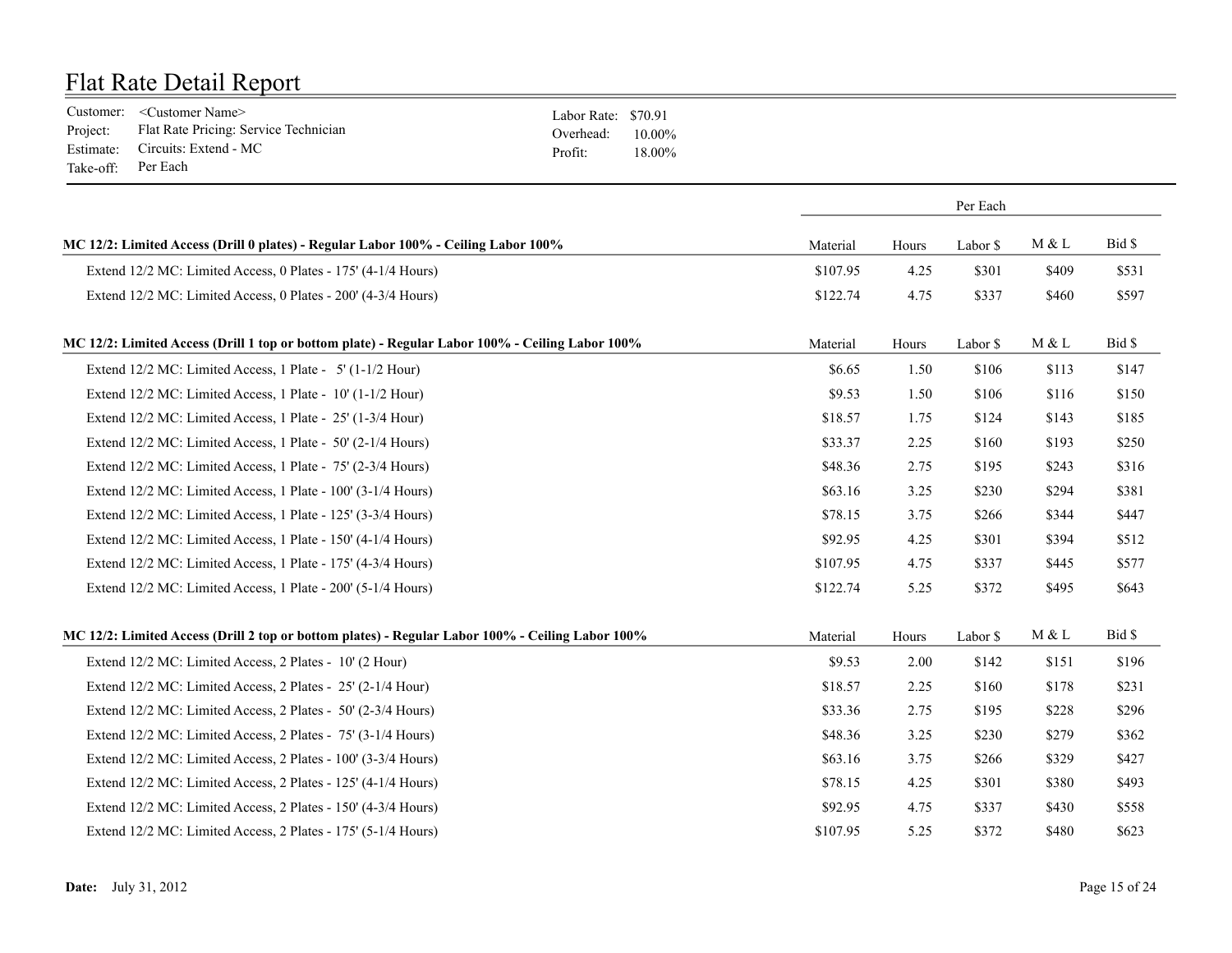|                    | Customer: <customer name=""></customer>        | Labor Rate: \$70.91 |        |
|--------------------|------------------------------------------------|---------------------|--------|
|                    | Project: Flat Rate Pricing: Service Technician | Overhead: $10.00\%$ |        |
|                    | Estimate: Circuits: Extend - MC                | Profit:             | 18.00% |
| Take-off: Per Each |                                                |                     |        |

|                                                                                                      | Per Each |       |          |       |        |
|------------------------------------------------------------------------------------------------------|----------|-------|----------|-------|--------|
| MC 12/2: Limited Access (Drill 2 top or bottom plates) - Regular Labor 100% - Ceiling Labor 100%     | Material | Hours | Labor \$ | M & L | Bid \$ |
| Extend 12/2 MC: Limited Access, 2 Plates - 200' (5-3/4 Hours)                                        | \$122.74 | 5.75  | \$408    | \$530 | \$689  |
| MC 12/2: No Access (Drill various plates, studs or joists) - Regular Labor 100% - Ceiling Labor 100% | Material | Hours | Labor \$ | M & L | Bid \$ |
| Extend 12/2 MC: No Access, 5' - 0 Plates (1-1/2 Hour)                                                | \$6.65   | 1.50  | \$106    | \$113 | \$147  |
| Extend 12/2 MC: No Access, 5' - 1 Plate (2 Hour)                                                     | \$6.65   | 2.00  | \$142    | \$148 | \$193  |
| Extend 12/2 MC: No Access, 5' - 2 Plates (2-1/2 Hour)                                                | \$6.65   | 2.50  | \$177    | \$184 | \$239  |
| Extend 12/2 MC: No Access, 10' - 1 Plate (2 Hours)                                                   | \$9.73   | 2.00  | \$142    | \$152 | \$197  |
| Extend 12/2 MC: No Access, 10' - 2 Plates (2-1/2 Hours)                                              | \$9.73   | 2.50  | \$177    | \$187 | \$243  |
| Extend 12/2 MC: No Access, 10' - 3 Plates (3 Hours)                                                  | \$9.73   | 3.00  | \$213    | \$222 | \$289  |
| Extend 12/2 MC: No Access, 25' - 1 Plate (2-1/4 Hours)                                               | \$18.57  | 2.25  | \$160    | \$178 | \$231  |
| Extend 12/2 MC: No Access, 25' - 2 Plates (2-3/4 Hours)                                              | \$18.57  | 2.75  | \$195    | \$214 | \$277  |
| Extend 12/2 MC: No Access, 25' - 3 Plates (3-1/4 Hours)                                              | \$18.57  | 3.25  | \$230    | \$249 | \$323  |
| Extend 12/2 MC: No Access, 25' - 4 Plates (3-3/4 Hours)                                              | \$18.57  | 3.75  | \$266    | \$284 | \$369  |
| Extend 12/2 MC: No Access, 25' - 5 Plates (4-1/4 Hours)                                              | \$18.57  | 4.25  | \$301    | \$320 | \$415  |
| Extend 12/2 MC: No Access, 25' - 6 Plates (4-3/4 Hours)                                              | \$18.57  | 4.75  | \$337    | \$355 | \$461  |
| Extend 12/2 MC: No Access, 25' - 7 Plates (5-1/4 Hours)                                              | \$18.57  | 5.25  | \$372    | \$391 | \$507  |
| Extend 12/2 MC: No Access, 25' - 8 Plates (5-3/4 Hours)                                              | \$18.57  | 5.75  | \$408    | \$426 | \$553  |
| Extend 12/2 MC: No Access, 25' - 9 Plates (6-1/4 Hours)                                              | \$18.57  | 6.25  | \$443    | \$462 | \$599  |
| Extend 12/2 MC: No Access, 25' - 10 Plates (6-3/4 Hours)                                             | \$18.57  | 6.75  | \$479    | \$497 | \$645  |
| MC 12/3: Open Access - Regular Labor 100% - Ceiling Labor 100%                                       | Material | Hours | Labor \$ | M & L | Bid \$ |
| Extend $12/3$ MC: Open Access - $5'$ ( $1/2$ Hour)                                                   | \$10.66  | 0.50  | \$35     | \$46  | \$60   |
| Extend $12/3$ MC: Open Access - $10'$ ( $1/2$ Hour)                                                  | \$15.55  | 0.50  | \$35     | \$51  | \$66   |
| Extend 12/3 MC: Open Access - 25' (3/4 Hours)                                                        | \$30.60  | 0.75  | \$53     | \$84  | \$109  |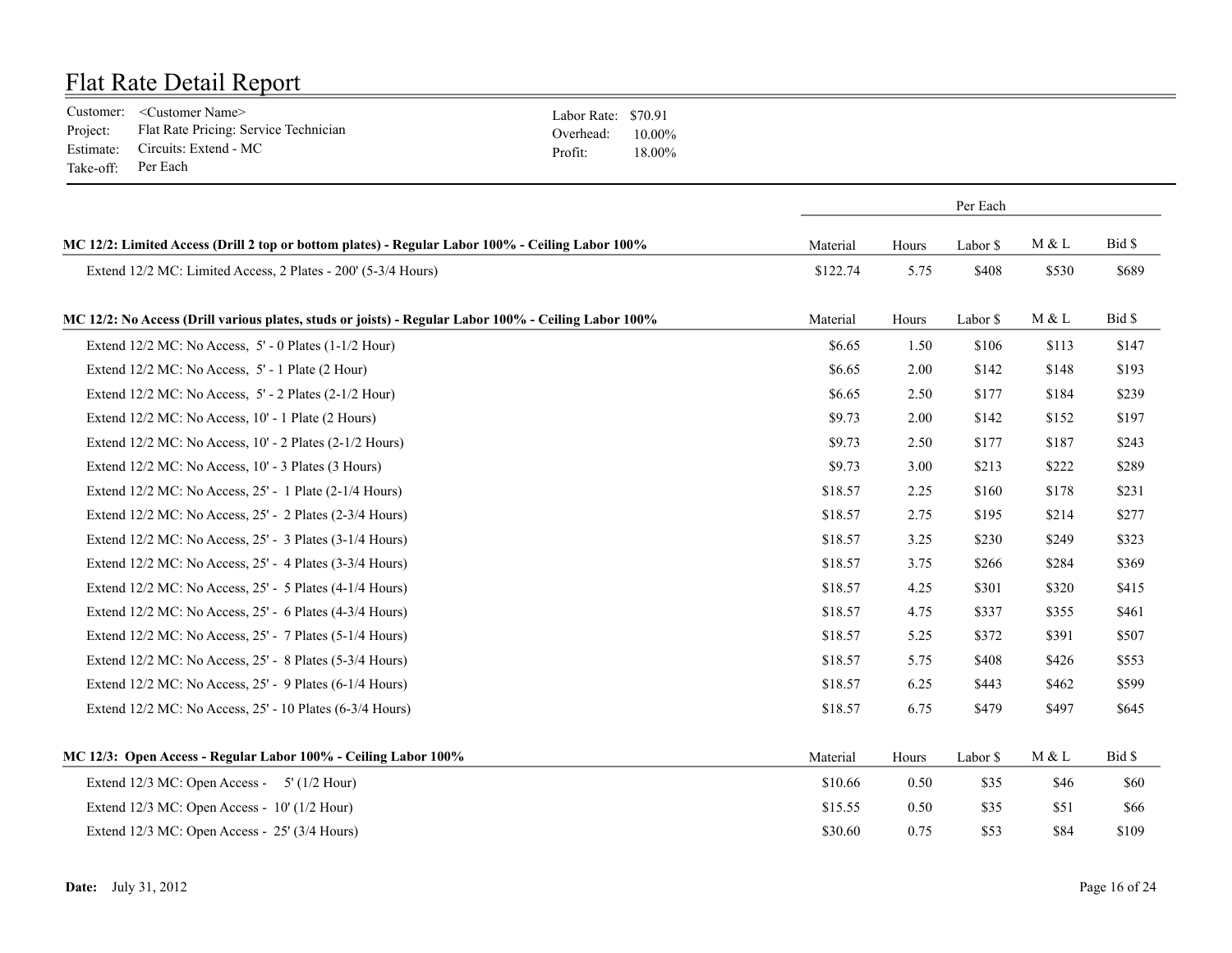|                    | Customer: <customer name=""></customer>        | Labor Rate: \$70.91 |        |
|--------------------|------------------------------------------------|---------------------|--------|
|                    | Project: Flat Rate Pricing: Service Technician | Overhead: $10.00\%$ |        |
|                    | Estimate: Circuits: Extend - MC                | Profit:             | 18 00% |
| Take-off: Per Each |                                                |                     |        |

|                                                                                                 |          | Per Each |          |       |        |
|-------------------------------------------------------------------------------------------------|----------|----------|----------|-------|--------|
| MC 12/3: Open Access - Regular Labor 100% - Ceiling Labor 100%                                  | Material | Hours    | Labor \$ | M & L | Bid \$ |
| Extend 12/3 MC: Open Access - 50' (1-1/4 Hours)                                                 | \$55.43  | 1.25     | \$89     | \$144 | \$187  |
| Extend $12/3$ MC: Open Access - 75' (1-3/4 Hours)                                               | \$80.45  | 1.75     | \$124    | \$205 | \$266  |
| Extend 12/3 MC: Open Access - 100' (2-1/4 Hours)                                                | \$105.28 | 2.25     | \$160    | \$265 | \$344  |
| Extend 12/3 MC: Open Access - 125' (2-3/4 Hours)                                                | \$130.30 | 2.75     | \$195    | \$325 | \$422  |
| Extend 12/3 MC: Open Access - 150' (3 Hours)                                                    | \$155.13 | 3.00     | \$213    | \$368 | \$477  |
| Extend 12/3 MC: Open Access - 175' (3-1/2 Hours)                                                | \$180.15 | 3.50     | \$248    | \$428 | \$556  |
| Extend 12/3 MC: Open Access - 200' (4 Hours)                                                    | \$204.98 | 4.00     | \$284    | \$489 | \$634  |
| MC 12/3: Limited Access (Drill 0 plates) - Regular Labor 100% - Ceiling Labor 100%              | Material | Hours    | Labor \$ | M & L | Bid \$ |
| Extend 12/3 MC: Limited Access, 0 Plates - 5' (1 Hour)                                          | \$10.66  | 1.00     | \$71     | \$82  | \$106  |
| Extend 12/3 MC: Limited Access, 0 Plates - 10' (1 Hour)                                         | \$15.55  | 1.00     | \$71     | \$86  | \$112  |
| Extend 12/3 MC: Limited Access, 0 Plates - 25' (1-1/4 Hour)                                     | \$30.60  | 1.25     | \$89     | \$119 | \$155  |
| Extend 12/3 MC: Limited Access, 0 Plates - 50' (1-3/4 Hours)                                    | \$55.43  | 1.75     | \$124    | \$180 | \$233  |
| Extend 12/3 MC: Limited Access, 0 Plates - 75' (2-1/4 Hours)                                    | \$80.45  | 2.25     | \$160    | \$240 | \$312  |
| Extend 12/3 MC: Limited Access, 0 Plates - 100' (2-3/4 Hours)                                   | \$105.28 | 2.75     | \$195    | \$300 | \$390  |
| Extend 12/3 MC: Limited Access, 0 Plates - 125' (3-1/4 Hours)                                   | \$130.30 | 3.25     | \$230    | \$361 | \$468  |
| Extend 12/3 MC: Limited Access, 0 Plates - 150' (3-3/4 Hours)                                   | \$155.13 | 3.75     | \$266    | \$421 | \$547  |
| Extend 12/3 MC: Limited Access, 0 Plates - 175' (4-1/4 Hours)                                   | \$180.15 | 4.25     | \$301    | \$482 | \$625  |
| Extend 12/3 MC: Limited Access, 0 Plates - 200' (4-3/4 Hours)                                   | \$204.98 | 4.75     | \$337    | \$542 | \$703  |
| MC 12/3: Limited Access (Drill 1 top or bottom plate) - Regular Labor 100% - Ceiling Labor 100% | Material | Hours    | Labor \$ | M & L | Bid \$ |
| Extend 12/3 MC: Limited Access, 1 Plate - 5' (1-1/2 Hour)                                       | \$10.66  | 1.50     | \$106    | \$117 | \$152  |
| Extend 12/3 MC: Limited Access, 1 Plate - 10' (1-1/2 Hour)                                      | \$15.55  | 1.50     | \$106    | \$122 | \$158  |
| Extend 12/3 MC: Limited Access, 1 Plate - 25' (1-3/4 Hour)                                      | \$30.60  | 1.75     | \$124    | \$155 | \$201  |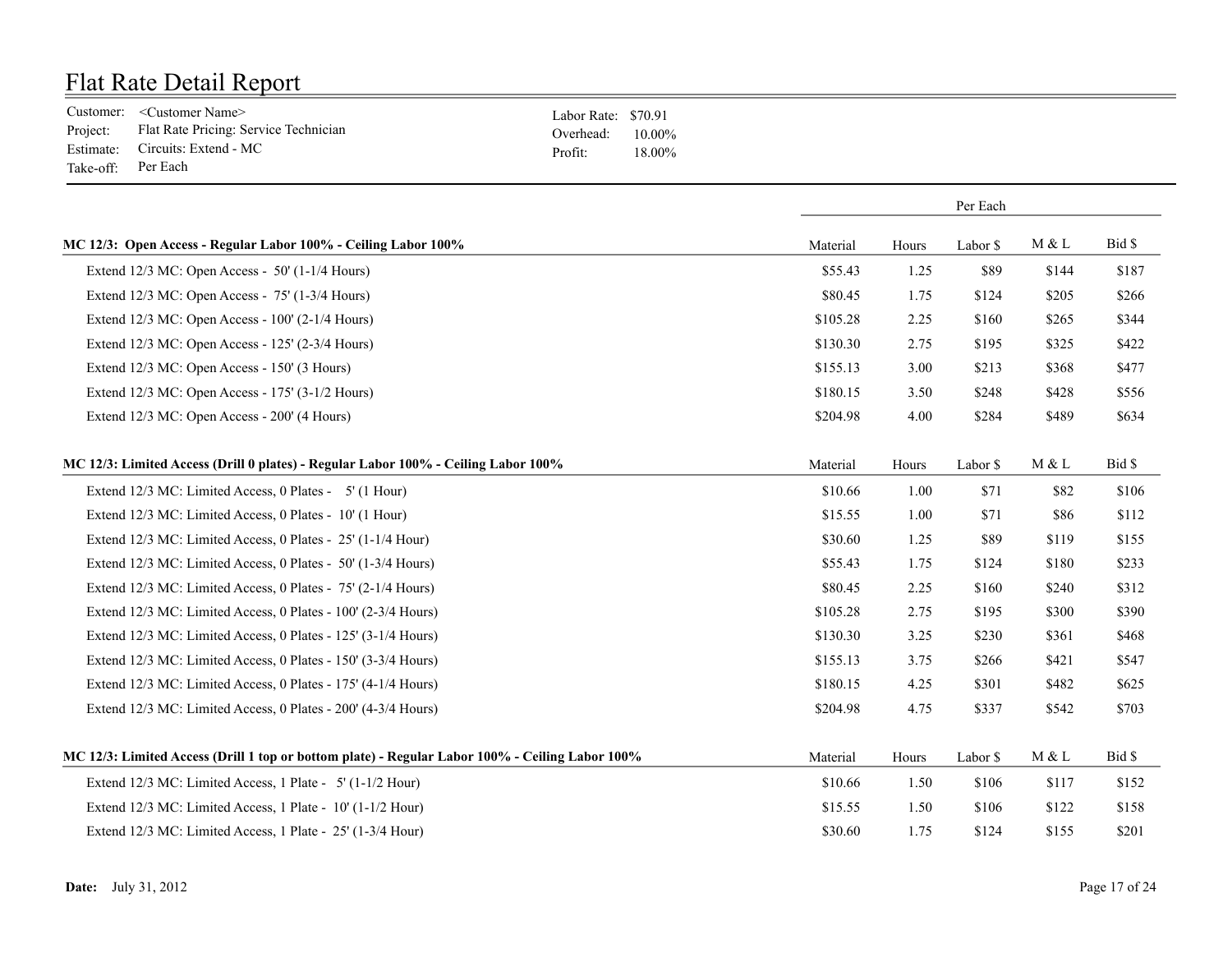|                    | Customer: <customer name=""></customer>        | Labor Rate: \$70.91 |        |
|--------------------|------------------------------------------------|---------------------|--------|
|                    | Project: Flat Rate Pricing: Service Technician | Overhead: $10.00\%$ |        |
|                    | Estimate: Circuits: Extend - MC                | Profit:             | 18.00% |
| Take-off: Per Each |                                                |                     |        |

|                                                                                                      | Per Each |       |          |       |        |
|------------------------------------------------------------------------------------------------------|----------|-------|----------|-------|--------|
| MC 12/3: Limited Access (Drill 1 top or bottom plate) - Regular Labor 100% - Ceiling Labor 100%      | Material | Hours | Labor \$ | M & L | Bid \$ |
| Extend 12/3 MC: Limited Access, 1 Plate - 50' (2-1/4 Hours)                                          | \$55.43  | 2.25  | \$160    | \$215 | \$279  |
| Extend 12/3 MC: Limited Access, 1 Plate - 75' (2-3/4 Hours)                                          | \$80.45  | 2.75  | \$195    | \$275 | \$358  |
| Extend 12/3 MC: Limited Access, 1 Plate - 100' (3-1/4 Hours)                                         | \$105.28 | 3.25  | \$230    | \$336 | \$436  |
| Extend 12/3 MC: Limited Access, 1 Plate - 125' (3-3/4 Hours)                                         | \$130.30 | 3.75  | \$266    | \$396 | \$514  |
| Extend 12/3 MC: Limited Access, 1 Plate - 150' (4-1/4 Hours)                                         | \$155.13 | 4.25  | \$301    | \$456 | \$593  |
| Extend 12/3 MC: Limited Access, 1 Plate - 175' (4-3/4 Hours)                                         | \$180.15 | 4.75  | \$337    | \$517 | \$671  |
| Extend 12/3 MC: Limited Access, 1 Plate - 200' (5-1/4 Hours)                                         | \$204.98 | 5.25  | \$372    | \$577 | \$749  |
| MC 12/3: Limited Access (Drill 2 top or bottom plates) - Regular Labor 100% - Ceiling Labor 100%     | Material | Hours | Labor \$ | M & L | Bid \$ |
| Extend 12/3 MC: Limited Access, 2 Plates - 10' (2 Hour)                                              | \$15.55  | 2.00  | \$142    | \$157 | \$204  |
| Extend 12/3 MC: Limited Access, 2 Plates - 25' (2-1/4 Hour)                                          | \$30.60  | 2.25  | \$160    | \$190 | \$247  |
| Extend 12/3 MC: Limited Access, 2 Plates - 50' (2-3/4 Hours)                                         | \$55.43  | 2.75  | \$195    | \$250 | \$325  |
| Extend 12/3 MC: Limited Access, 2 Plates - 75' (3-1/4 Hours)                                         | \$80.45  | 3.25  | \$230    | \$311 | \$404  |
| Extend 12/3 MC: Limited Access, 2 Plates - 100' (3-3/4 Hours)                                        | \$105.28 | 3.75  | \$266    | \$371 | \$482  |
| Extend 12/3 MC: Limited Access, 2 Plates - 125' (4-1/4 Hours)                                        | \$130.30 | 4.25  | \$301    | \$432 | \$560  |
| Extend 12/3 MC: Limited Access, 2 Plates - 150' (4-3/4 Hours)                                        | \$155.13 | 4.75  | \$337    | \$492 | \$639  |
| Extend 12/3 MC: Limited Access, 2 Plates - 175' (5-1/4 Hours)                                        | \$180.15 | 5.25  | \$372    | \$552 | \$717  |
| Extend 12/3 MC: Limited Access, 2 Plates - 200' (5-3/4 Hours)                                        | \$204.97 | 5.75  | \$408    | \$613 | \$795  |
| MC 12/3: No Access (Drill various plates, studs or joists) - Regular Labor 100% - Ceiling Labor 100% | Material | Hours | Labor \$ | M & L | Bid \$ |
| Extend $12/3$ MC: No Access, $5'$ - 0 Plates $(1-1/2$ Hour)                                          | \$6.33   | 1.50  | \$106    | \$113 | \$146  |
| Extend 12/3 MC: No Access, 5' - 1 Plate (2 Hour)                                                     | \$6.33   | 2.00  | \$142    | \$148 | \$192  |
| Extend 12/3 MC: No Access, 5' - 2 Plates (2-1/2 Hour)                                                | \$6.33   | 2.50  | \$177    | \$184 | \$238  |
| Extend 12/3 MC: No Access, 10' - 1 Plate (2 Hours)                                                   | \$9.24   | 2.00  | \$142    | \$151 | \$196  |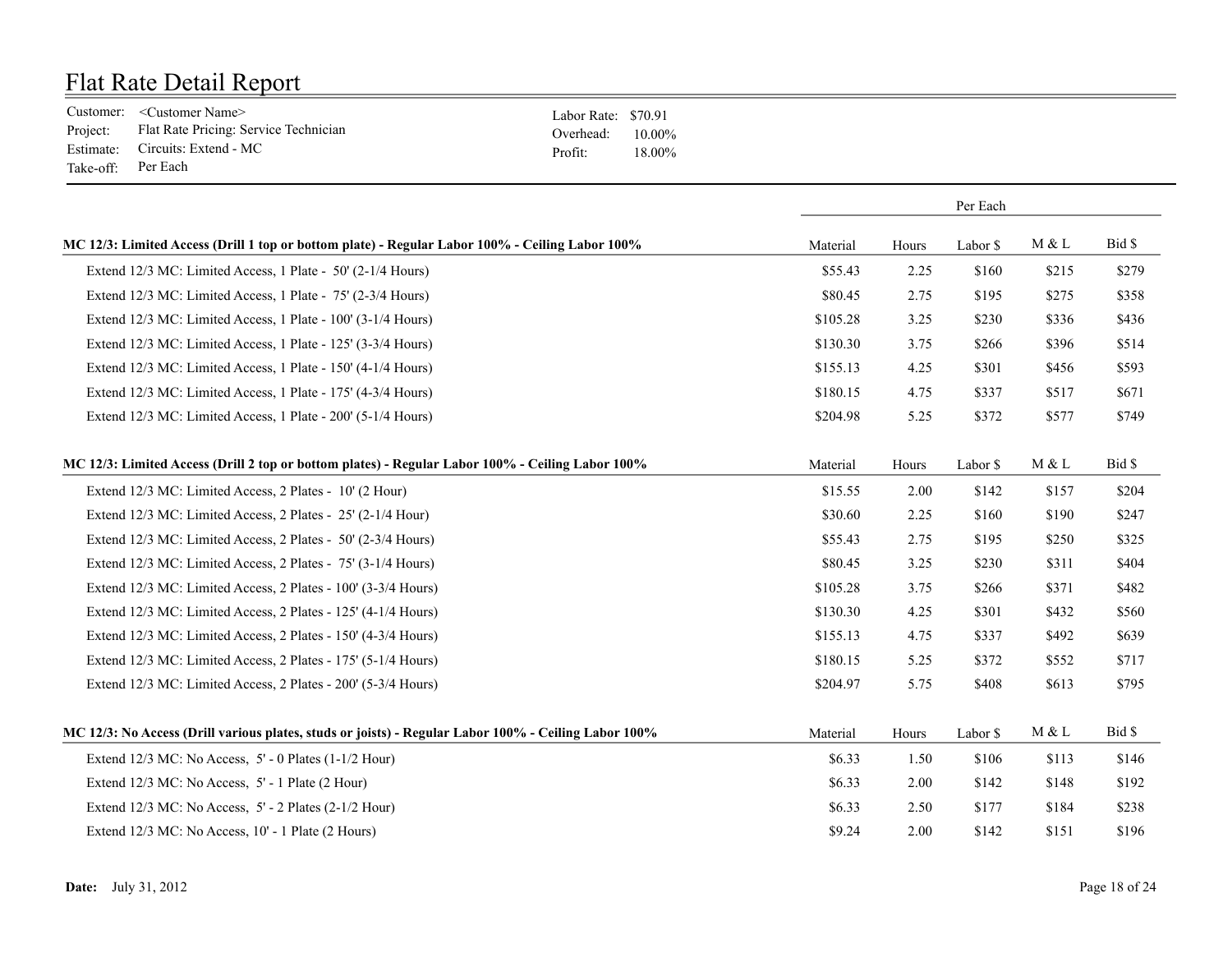|                    | Customer: <customer name=""></customer>        | Labor Rate: \$70.91 |        |
|--------------------|------------------------------------------------|---------------------|--------|
|                    | Project: Flat Rate Pricing: Service Technician | Overhead: $10.00\%$ |        |
|                    | Estimate: Circuits: Extend - MC                | Profit:             | 18.00% |
| Take-off: Per Each |                                                |                     |        |

|                                                                                                      | Per Each |       |          |       |        |
|------------------------------------------------------------------------------------------------------|----------|-------|----------|-------|--------|
| MC 12/3: No Access (Drill various plates, studs or joists) - Regular Labor 100% - Ceiling Labor 100% | Material | Hours | Labor \$ | M & L | Bid \$ |
| Extend 12/3 MC: No Access, 10' - 2 Plates (2-1/2 Hours)                                              | \$9.24   | 2.50  | \$177    | \$187 | \$242  |
| Extend 12/3 MC: No Access, 10' - 3 Plates (3 Hours)                                                  | \$9.24   | 3.00  | \$213    | \$222 | \$288  |
| Extend 12/3 MC: No Access, 25' - 1 Plate (2-1/2 Hours)                                               | \$17.58  | 2.50  | \$177    | \$195 | \$253  |
| Extend 12/3 MC: No Access, 25' - 2 Plates (3 Hours)                                                  | \$17.58  | 3.00  | \$213    | \$230 | \$299  |
| Extend 12/3 MC: No Access, 25' - 3 Plates (3-1/2 Hours)                                              | \$17.58  | 3.50  | \$248    | \$266 | \$345  |
| Extend 12/3 MC: No Access, 25' - 4 Plates (4 Hours)                                                  | \$17.58  | 4.00  | \$284    | \$301 | \$391  |
| Extend $12/3$ MC: No Access, $25'$ - 5 Plates (4-1/2 Hours)                                          | \$17.58  | 4.50  | \$319    | \$337 | \$437  |
| Extend 12/3 MC: No Access, 25' - 6 Plates (5 Hours)                                                  | \$17.58  | 5.00  | \$355    | \$372 | \$483  |
| Extend 12/3 MC: No Access, 25' - 7 Plates (5-1/2 Hours)                                              | \$17.58  | 5.50  | \$390    | \$408 | \$529  |
| Extend 12/3 MC: No Access, 25' - 8 Plates (6 Hours)                                                  | \$17.58  | 6.00  | \$425    | \$443 | \$575  |
| Extend $12/3$ MC: No Access, $25'$ - 9 Plates (6-1/2 Hours)                                          | \$17.58  | 6.50  | \$461    | \$478 | \$621  |
| Extend 12/3 MC: No Access, 25' - 10 Plates (7 Hours)                                                 | \$17.58  | 7.00  | \$496    | \$514 | \$667  |
| MC 14/2: Open Access - Regular Labor 100% - Ceiling Labor 100%                                       | Material | Hours | Labor \$ | M & L | Bid \$ |
| Extend $14/2$ MC: Open Access - 5' ( $1/4$ Hour)                                                     | \$6.61   | 0.25  | \$18     | \$24  | \$32   |
| Extend 14/2 MC: Open Access - 10' (1/2 Hour)                                                         | \$9.46   | 0.50  | \$35     | \$45  | \$58   |
| Extend $14/2$ MC: Open Access - 25' (3/4 Hour)                                                       | \$18.43  | 0.75  | \$53     | \$72  | \$93   |
| Extend 14/2 MC: Open Access - 50' (1 Hours)                                                          | \$33.12  | 1.00  | \$71     | \$104 | \$135  |
| Extend 14/2 MC: Open Access - 75' (1-1/2 Hours)                                                      | \$48.00  | 1.50  | \$106    | \$154 | \$200  |
| Extend 14/2 MC: Open Access - 100' (2 Hours)                                                         | \$62.68  | 2.00  | \$142    | \$205 | \$265  |
| Extend $14/2$ MC: Open Access - $125'$ (2- $1/4$ Hours)                                              | \$77.56  | 2.25  | \$160    | \$237 | \$308  |
| Extend 14/2 MC: Open Access - 150' (2-3/4 Hours)                                                     | \$92.25  | 2.75  | \$195    | \$287 | \$373  |
| Extend 14/2 MC: Open Access - 175' (3-1/4 Hours)                                                     | \$107.13 | 3.25  | \$230    | \$338 | \$438  |
| Extend $14/2$ MC: Open Access - $200'$ (3-1/2 Hours)                                                 | \$121.81 | 3.50  | \$248    | \$370 | \$480  |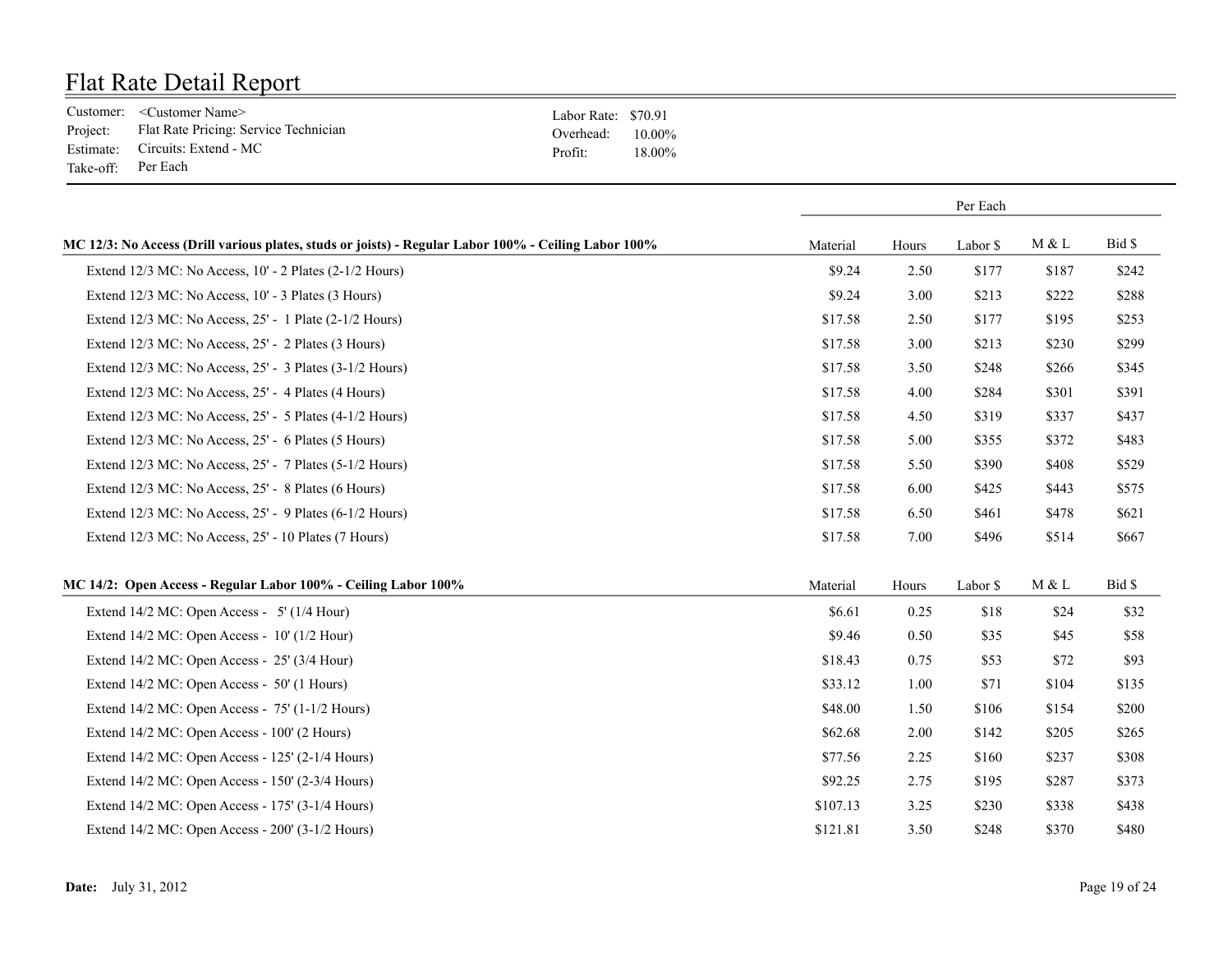|                    | Customer: <customer name=""></customer>        | Labor Rate: \$70.91 |        |
|--------------------|------------------------------------------------|---------------------|--------|
|                    | Project: Flat Rate Pricing: Service Technician | Overhead: $10.00\%$ |        |
|                    | Estimate: Circuits: Extend - MC                | Profit:             | 18 00% |
| Take-off: Per Each |                                                |                     |        |

|                                                                                                  |          |          | Per Each |       |        |
|--------------------------------------------------------------------------------------------------|----------|----------|----------|-------|--------|
| MC 14/2: Limited Access (Drill 0 plates) - Regular Labor 100% - Ceiling Labor 100%               | Material | Hours    | Labor \$ | M & L | Bid \$ |
| Extend 14/2 MC: Limited Access, 0 Plates - 5' (3/4 Hour)                                         | \$6.61   | 0.75     | \$53     | \$60  | \$78   |
| Extend 14/2 MC: Limited Access, 0 Plates - 10' (1 Hour)                                          | \$9.46   | 1.00     | \$71     | \$80  | \$104  |
| Extend 14/2 MC: Limited Access, 0 Plates - 25' (1-1/4 Hour)                                      | \$18.43  | 1.25     | \$89     | \$107 | \$139  |
| Extend 14/2 MC: Limited Access, 0 Plates - 50' (1-1/2 Hours)                                     | \$33.12  | 1.50     | \$106    | \$139 | \$181  |
| Extend 14/2 MC: Limited Access, 0 Plates - 75' (2 Hours)                                         | \$48.00  | 2.00     | \$142    | \$190 | \$246  |
| Extend 14/2 MC: Limited Access, 0 Plates - 100' (2-1/2 Hours)                                    | \$62.68  | 2.50     | \$177    | \$240 | \$311  |
| Extend 14/2 MC: Limited Access, 0 Plates - 125' (2-3/4 Hours)                                    | \$77.56  | 2.75     | \$195    | \$273 | \$354  |
| Extend 14/2 MC: Limited Access, 0 Plates - 150' (3-1/4 Hours)                                    | \$92.25  | 3.25     | \$230    | \$323 | \$419  |
| Extend 14/2 MC: Limited Access, 0 Plates - 175' (3-3/4 Hours)                                    | \$107.13 | 3.75     | \$266    | \$373 | \$484  |
| Extend 14/2 MC: Limited Access, 0 Plates - 200' (4-1/4 Hours)                                    | \$121.81 | 4.25     | \$301    | \$423 | \$549  |
| MC 14/2: Limited Access (Drill 1 top or bottom plate) - Regular Labor 100% - Ceiling Labor 100%  | Material | Hours    | Labor \$ | M & L | Bid \$ |
| Extend 14/2 MC: Limited Access, 1 Plate - 5' (1-1/4 Hour)                                        | \$6.61   | 1.25     | \$89     | \$95  | \$124  |
| Extend 14/2 MC: Limited Access, 1 Plate - 10' (1-1/2 Hour)                                       | \$9.46   | 1.50     | \$106    | \$116 | \$150  |
| Extend 14/2 MC: Limited Access, 1 Plate - 25' (1-3/4 Hour)                                       | \$18.43  | 1.75     | \$124    | \$143 | \$185  |
| Extend 14/2 MC: Limited Access, 1 Plate - 50' (2 Hours)                                          | \$33.12  | $2.00\,$ | \$142    | \$175 | \$227  |
| Extend 14/2 MC: Limited Access, 1 Plate - 75' (2-1/2 Hours)                                      | \$48.00  | 2.50     | \$177    | \$225 | \$292  |
| Extend 14/2 MC: Limited Access, 1 Plate - 100' (3 Hours)                                         | \$62.68  | 3.00     | \$213    | \$275 | \$357  |
| Extend 14/2 MC: Limited Access, 1 Plate - 125' (3-1/4 Hours)                                     | \$77.56  | 3.25     | \$230    | \$308 | \$400  |
| Extend 14/2 MC: Limited Access, 1 Plate - 150' (3-3/4 Hours)                                     | \$92.25  | 3.75     | \$266    | \$358 | \$465  |
| Extend 14/2 MC: Limited Access, 1 Plate - 175' (4-1/4 Hours)                                     | \$107.13 | 4.25     | \$301    | \$408 | \$530  |
| Extend 14/2 MC: Limited Access, 1 Plate - 200' (4-3/4 Hours)                                     | \$121.81 | 4.75     | \$337    | \$459 | \$595  |
| MC 14/2: Limited Access (Drill 2 top or bottom plates) - Regular Labor 100% - Ceiling Labor 100% | Material | Hours    | Labor \$ | M & L | Bid \$ |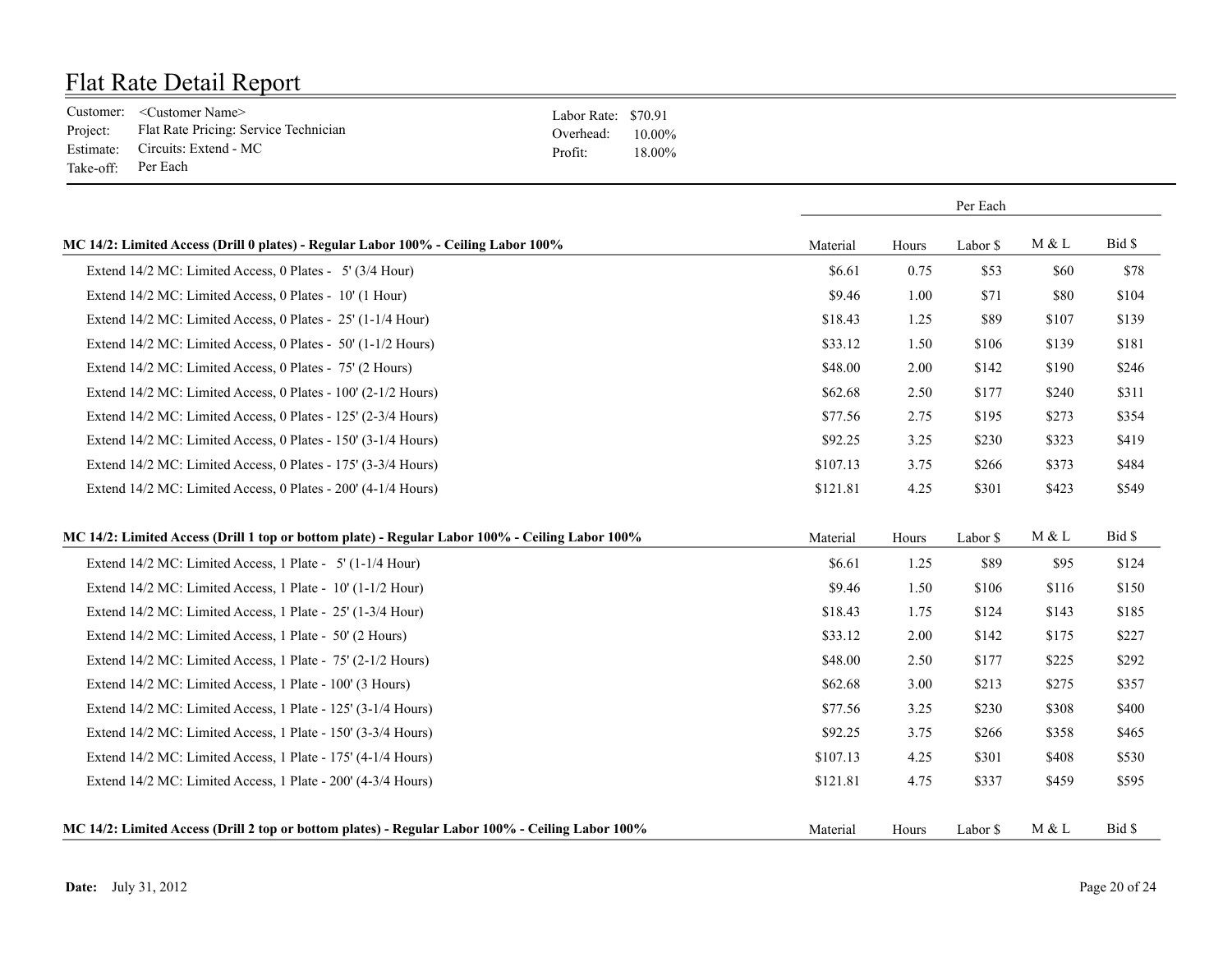|                    | Customer: <customer name=""></customer>        | Labor Rate: \$70.91 |        |
|--------------------|------------------------------------------------|---------------------|--------|
|                    | Project: Flat Rate Pricing: Service Technician | Overhead: $10.00\%$ |        |
|                    | Estimate: Circuits: Extend - MC                | Profit:             | 18.00% |
| Take-off: Per Each |                                                |                     |        |

|                                                                                                      |          | Per Each |          |       |        |
|------------------------------------------------------------------------------------------------------|----------|----------|----------|-------|--------|
| MC 14/2: Limited Access (Drill 2 top or bottom plates) - Regular Labor 100% - Ceiling Labor 100%     | Material | Hours    | Labor \$ | M & L | Bid \$ |
| Extend 14/2 MC: Limited Access, 2 Plates - 10' (2 Hour)                                              | \$9.46   | 2.00     | \$142    | \$151 | \$196  |
| Extend 14/2 MC: Limited Access, 2 Plates - 25' (2-1/4 Hour)                                          | \$18.43  | 2.25     | \$160    | \$178 | \$231  |
| Extend 14/2 MC: Limited Access, 2 Plates - 50' (2-1/2 Hours)                                         | \$33.12  | 2.50     | \$177    | \$210 | \$273  |
| Extend 14/2 MC: Limited Access, 2 Plates - 75' (3 Hours)                                             | \$48.00  | 3.00     | \$213    | \$261 | \$338  |
| Extend 14/2 MC: Limited Access, 2 Plates - 100' (3-1/2 Hours)                                        | \$62.68  | 3.50     | \$248    | \$311 | \$404  |
| Extend 14/2 MC: Limited Access, 2 Plates - 125' (3-3/4 Hours)                                        | \$77.56  | 3.75     | \$266    | \$343 | \$446  |
| Extend 14/2 MC: Limited Access, 2 Plates - 150' (4-1/4 Hours)                                        | \$92.24  | 4.25     | \$301    | \$394 | \$511  |
| Extend 14/2 MC: Limited Access, 2 Plates - 175' (4-3/4 Hours)                                        | \$107.13 | 4.75     | \$337    | \$444 | \$576  |
| Extend 14/2 MC: Limited Access, 2 Plates - 200' (5-1/4 Hours)                                        | \$121.81 | 5.25     | \$372    | \$494 | \$641  |
| MC 14/2: No Access (Drill various plates, studs or joists) - Regular Labor 100% - Ceiling Labor 100% | Material | Hours    | Labor \$ | M & L | Bid \$ |
| Extend $14/2$ MC: No Access, $5'$ - 0 Plates $(1-1/2$ Hour)                                          | \$3.42   | 1.50     | \$106    | \$110 | \$143  |
| Extend 14/2 MC: No Access, 5' - 1 Plate (2 Hour)                                                     | \$3.42   | 2.00     | \$142    | \$145 | \$189  |
| Extend $14/2$ MC: No Access, $5'$ - 2 Plates $(2-1/2$ Hour)                                          | \$3.42   | 2.50     | \$177    | \$181 | \$235  |
| Extend 14/2 MC: No Access, 10' - 1 Plate (2 Hours)                                                   | \$4.89   | 2.00     | \$142    | \$147 | \$190  |
| Extend 14/2 MC: No Access, 10' - 2 Plates (2-1/2 Hours)                                              | \$4.89   | 2.50     | \$177    | \$182 | \$236  |
| Extend 14/2 MC: No Access, 10' - 3 Plates (3 Hours)                                                  | \$4.89   | 3.00     | \$213    | \$218 | \$282  |
| Extend 14/2 MC: No Access, 25' - 1 Plate (2-1/4 Hours)                                               | \$8.88   | 2.25     | \$160    | \$168 | \$219  |
| Extend 14/2 MC: No Access, 25' - 2 Plates (2-3/4 Hours)                                              | \$8.88   | 2.75     | \$195    | \$204 | \$265  |
| Extend 14/2 MC: No Access, 25' - 3 Plates (3-1/4 Hours)                                              | \$8.88   | 3.25     | \$230    | \$239 | \$311  |
| Extend 14/2 MC: No Access, 25' - 4 Plates (3-3/4 Hours)                                              | \$8.88   | 3.75     | \$266    | \$275 | \$357  |
| Extend 14/2 MC: No Access, 25' - 5 Plates (4-1/4 Hours)                                              | \$8.88   | 4.25     | \$301    | \$310 | \$403  |
| Extend 14/2 MC: No Access, 25' - 6 Plates (4-3/4 Hours)                                              | \$8.88   | 4.75     | \$337    | \$346 | \$449  |
| Extend $14/2$ MC: No Access, $25'$ - 7 Plates (5-1/4 Hours)                                          | \$8.88   | 5.25     | \$372    | \$381 | \$495  |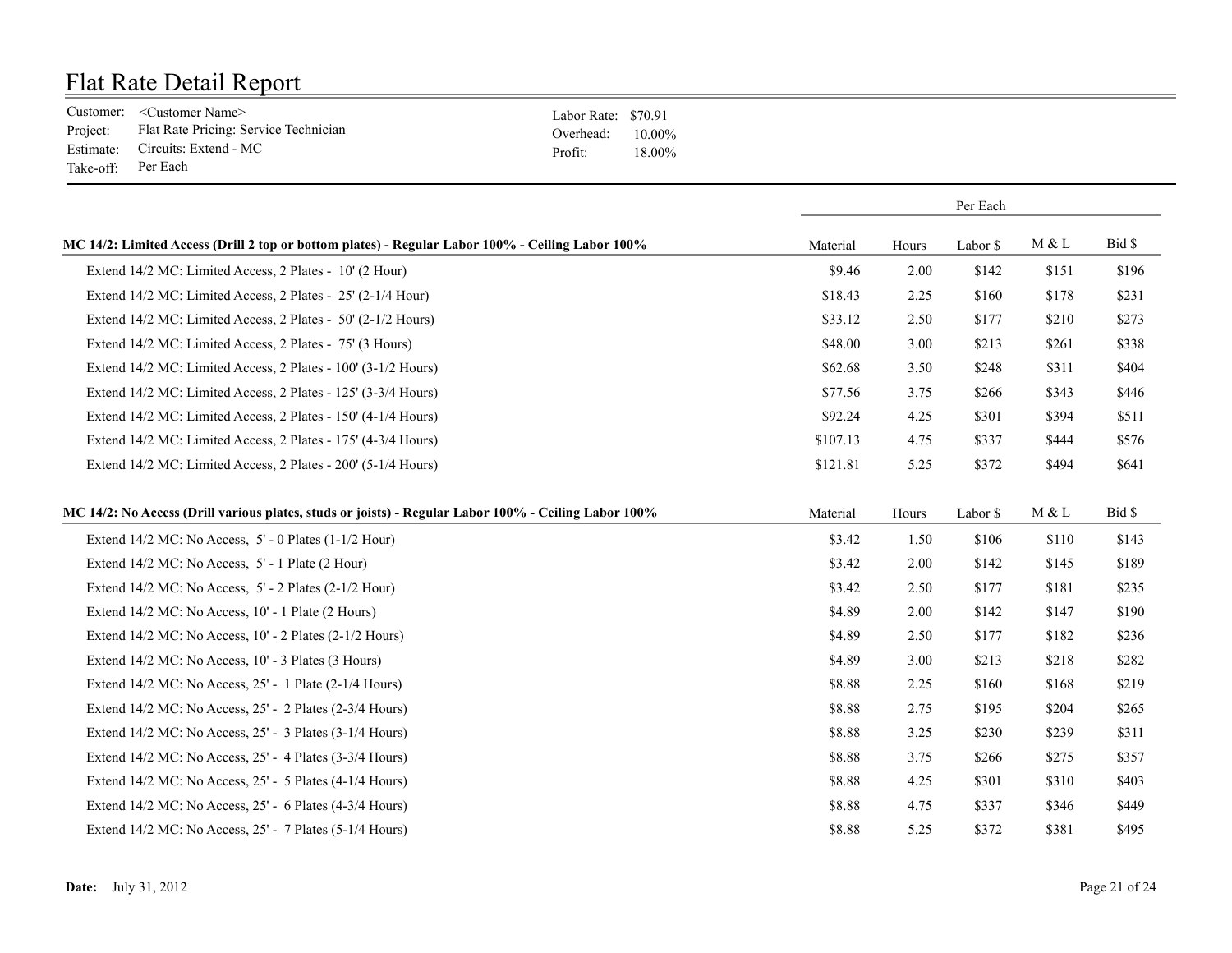|                    | Customer: <customer name=""></customer>        | Labor Rate: \$70.91 |        |
|--------------------|------------------------------------------------|---------------------|--------|
|                    | Project: Flat Rate Pricing: Service Technician | Overhead: $10.00\%$ |        |
|                    | Estimate: Circuits: Extend - MC                | Profit:             | 18.00% |
| Take-off: Per Each |                                                |                     |        |

| Material | Hours | Labor \$ | M & L    | Bid \$ |
|----------|-------|----------|----------|--------|
| \$8.88   | 5.75  | \$408    | \$417    | \$541  |
| \$8.88   | 6.25  | \$443    | \$452    | \$587  |
| \$8.88   | 6.75  | \$479    | \$488    | \$633  |
| Material | Hours | Labor \$ | M & L    | Bid \$ |
| \$9.74   | 0.25  | \$18     | \$27     | \$36   |
| \$14.16  | 0.50  | \$35     | \$50     | \$64   |
| \$27.84  | 0.75  | \$53     | \$81     | \$105  |
| \$50.35  | 1.00  | \$71     | \$121    | \$157  |
| \$73.07  | 1.50  | \$106    | \$179    | \$233  |
| \$95.59  | 2.00  | \$142    | \$237    | \$308  |
| \$118.31 | 2.25  | \$160    | \$278    | \$361  |
| \$140.83 | 2.75  | \$195    | \$336    | \$436  |
| \$163.54 | 3.25  | \$230    | \$394    | \$511  |
| \$186.06 | 3.50  | \$248    | \$434    | \$564  |
| Material | Hours | Labor \$ | M & L    | Bid \$ |
| \$9.74   | 0.75  | \$53     | \$63     | \$82   |
| \$14.16  | 1.00  | \$71     | \$85     | \$110  |
| \$27.84  | 1.25  | \$89     | \$116    | \$151  |
| \$50.35  | 1.50  | \$106    | \$157    | \$203  |
| \$73.07  | 2.00  | \$142    | \$215    | \$279  |
| \$95.59  | 2.50  | \$177    | \$273    | \$354  |
| \$118.31 | 2.75  | \$195    | \$313    | \$407  |
|          |       |          | Per Each |        |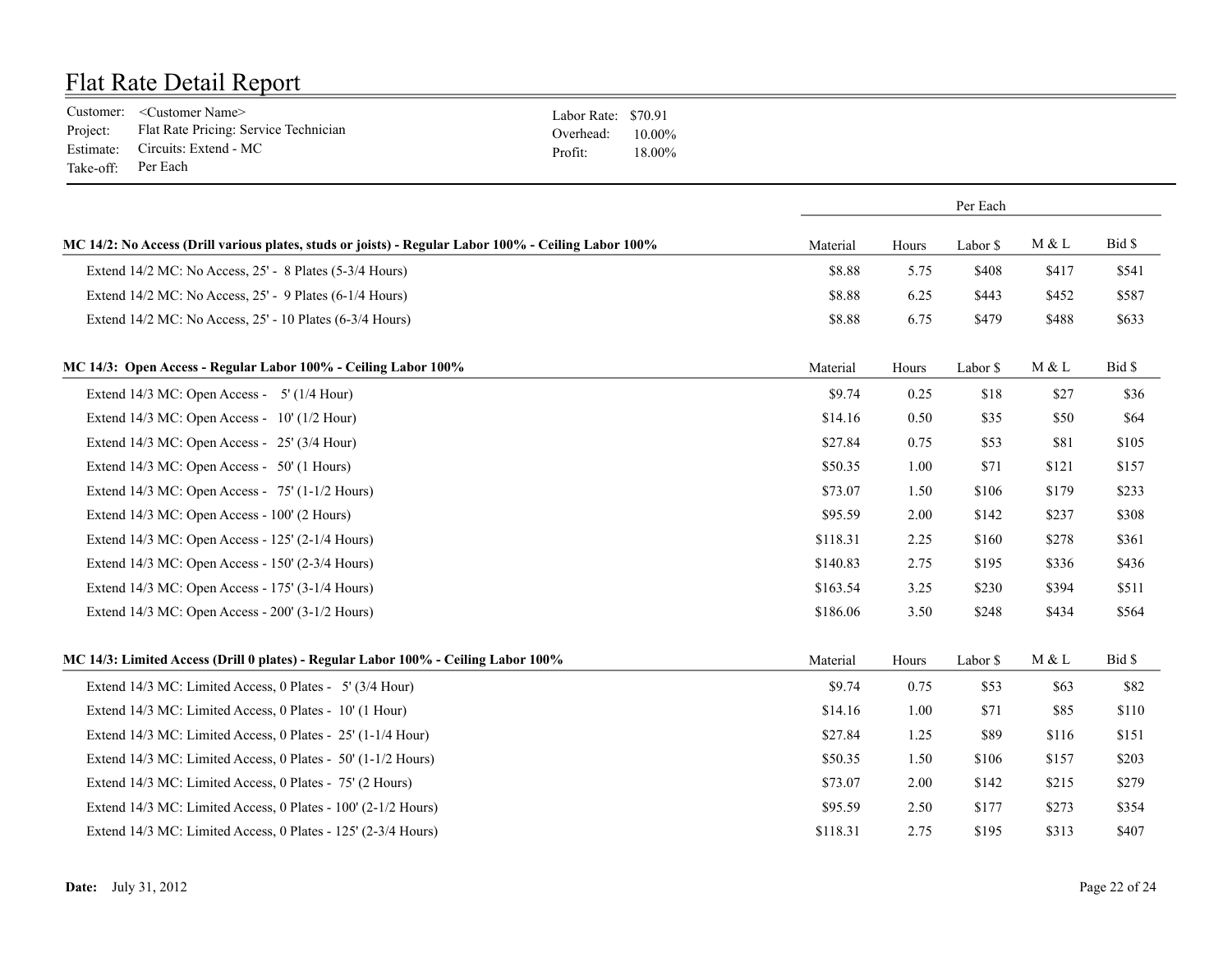|                    | Customer: <customer name=""></customer>        | Labor Rate: \$70.91 |        |
|--------------------|------------------------------------------------|---------------------|--------|
|                    | Project: Flat Rate Pricing: Service Technician | Overhead: $10.00\%$ |        |
|                    | Estimate: Circuits: Extend - MC                | Profit:             | 18.00% |
| Take-off: Per Each |                                                |                     |        |

|                                                                                                  |          |       | Per Each |       |        |
|--------------------------------------------------------------------------------------------------|----------|-------|----------|-------|--------|
| MC 14/3: Limited Access (Drill 0 plates) - Regular Labor 100% - Ceiling Labor 100%               | Material | Hours | Labor \$ | M & L | Bid \$ |
| Extend 14/3 MC: Limited Access, 0 Plates - 150' (3-1/4 Hours)                                    | \$140.83 | 3.25  | \$230    | \$371 | \$482  |
| Extend 14/3 MC: Limited Access, 0 Plates - 175' (3-3/4 Hours)                                    | \$163.54 | 3.75  | \$266    | \$429 | \$557  |
| Extend 14/3 MC: Limited Access, 0 Plates - 200' (4-1/4 Hours)                                    | \$186.06 | 4.25  | \$301    | \$487 | \$633  |
| MC 14/3: Limited Access (Drill 1 top or bottom plate) - Regular Labor 100% - Ceiling Labor 100%  | Material | Hours | Labor \$ | M & L | Bid \$ |
| Extend 14/3 MC: Limited Access, 1 Plate - 5' (1-1/4 Hour)                                        | \$9.74   | 1.25  | \$89     | \$98  | \$128  |
| Extend 14/3 MC: Limited Access, 1 Plate - 10' (1-1/2 Hour)                                       | \$14.16  | 1.50  | \$106    | \$121 | \$156  |
| Extend 14/3 MC: Limited Access, 1 Plate - 25' (1-3/4 Hour)                                       | \$27.84  | 1.75  | \$124    | \$152 | \$197  |
| Extend 14/3 MC: Limited Access, 1 Plate - 50' (2 Hours)                                          | \$50.35  | 2.00  | \$142    | \$192 | \$249  |
| Extend 14/3 MC: Limited Access, 1 Plate - 75' (2-1/2 Hours)                                      | \$73.07  | 2.50  | \$177    | \$250 | \$325  |
| Extend 14/3 MC: Limited Access, 1 Plate - 100' (3 Hours)                                         | \$95.59  | 3.00  | \$213    | \$308 | \$400  |
| Extend 14/3 MC: Limited Access, 1 Plate - 125' (3-1/4 Hours)                                     | \$118.31 | 3.25  | \$230    | \$349 | \$453  |
| Extend 14/3 MC: Limited Access, 1 Plate - 150' (3-3/4 Hours)                                     | \$140.83 | 3.75  | \$266    | \$407 | \$528  |
| Extend 14/3 MC: Limited Access, 1 Plate - 175' (4-1/4 Hours)                                     | \$163.54 | 4.25  | \$301    | \$465 | \$603  |
| Extend 14/3 MC: Limited Access, 1 Plate - 200' (4-3/4 Hours)                                     | \$186.06 | 4.75  | \$337    | \$523 | \$679  |
| MC 14/3: Limited Access (Drill 2 top or bottom plates) - Regular Labor 100% - Ceiling Labor 100% | Material | Hours | Labor \$ | M & L | Bid \$ |
| Extend 14/3 MC: Limited Access, 2 Plates - 10' (2 Hour)                                          | \$14.16  | 2.00  | \$142    | \$156 | \$202  |
| Extend 14/3 MC: Limited Access, 2 Plates - 25' (2-1/4 Hour)                                      | \$27.84  | 2.25  | \$160    | \$187 | \$243  |
| Extend 14/3 MC: Limited Access, 2 Plates - 50' (2-1/2 Hours)                                     | \$50.35  | 2.50  | \$177    | \$228 | \$295  |
| Extend 14/3 MC: Limited Access, 2 Plates - 75' (3 Hours)                                         | \$73.07  | 3.00  | \$213    | \$286 | \$371  |
| Extend 14/3 MC: Limited Access, 2 Plates - 100' (3-1/2 Hours)                                    | \$95.59  | 3.50  | \$248    | \$344 | \$446  |
| Extend 14/3 MC: Limited Access, 2 Plates - 125' (3-3/4 Hours)                                    | \$118.31 | 3.75  | \$266    | \$384 | \$499  |
| Extend 14/3 MC: Limited Access, 2 Plates - 150' (4-1/4 Hours)                                    | \$140.83 | 4.25  | \$301    | \$442 | \$574  |